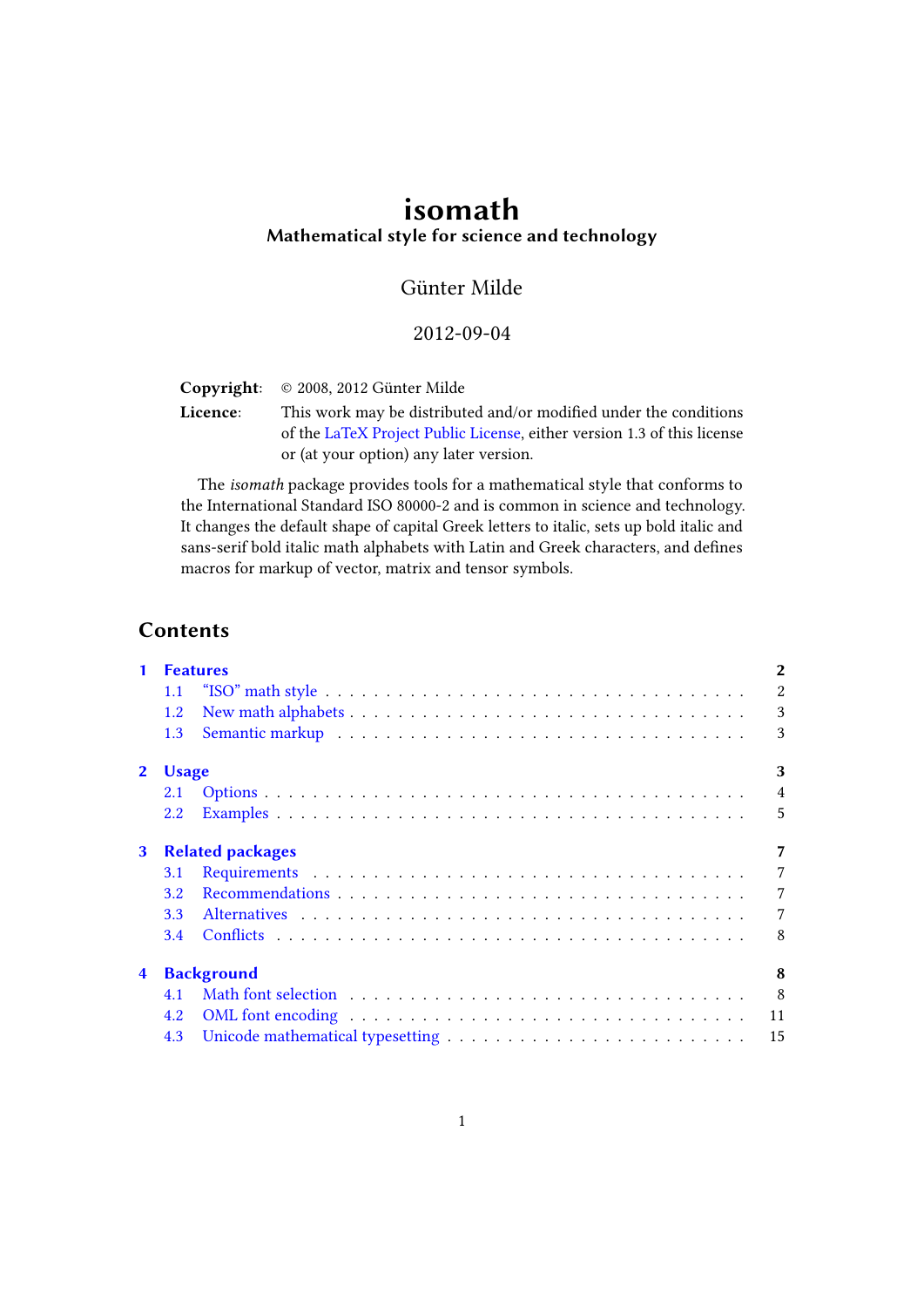|  | 5 References |  |  |  |  |  |  |  |  |  |  |  |
|--|--------------|--|--|--|--|--|--|--|--|--|--|--|
|  |              |  |  |  |  |  |  |  |  |  |  |  |

## <span id="page-1-0"></span>1 Features

In their style guides, e. g. [\[typefaces\]](#page-18-1), [\[checklist\]](#page-18-2), [\[SI\]](#page-18-3), [\[fonts\\_for\\_symbols\]](#page-18-4), [\[Red-Book\]](#page-18-5), [\[Green-Book\]](#page-18-6), many international scientific organisations recommend layout rules for mathematics in line with the International Standard [\[ISO-80000-2\]](#page-18-7).

#### International standard layout rules

- The overall rule is that symbols representing physical quantities (or variables) are italic, but symbols representing units, or labels, are roman.
- Symbols for vectors and matrices are bold italic, symbols for tensors are sansserif bold italic.
- The above rules apply equally to letter symbols from the Greek and the Latin alphabet.

TeX's default mathematical style deviates from this rules in several points:

- Capital Greek letters default to upright shape,
- small Greek letters are excluded from font changes with the [math alphabet](#page-8-0) commands, and
- the \vec command produces an arrow accent.

The isomath package implements an ["ISO" math style,](#page-1-1) provides [new math alphabets](#page-2-0) with bold italic and sans-serif bold italic type and macros for [semantic markup](#page-2-1) of vector, matrix and tensor symbols. It can be combined with most packages for mathematical typesetting (see <isomath-test.tex> and the sections on [alternatives](#page-6-3) and conflicts).

## <span id="page-1-1"></span>1.1 "ISO" math style

Isomath builds on the package fixmath by Walter Schmidt to change the default mathematics layout to the "ISO" [math style:](#page-9-0)

- Capital Greek letters are typeset in italic shape by default.
- Both, Greek and Latin letters change shape if a different [math alphabet](#page-8-0) is used.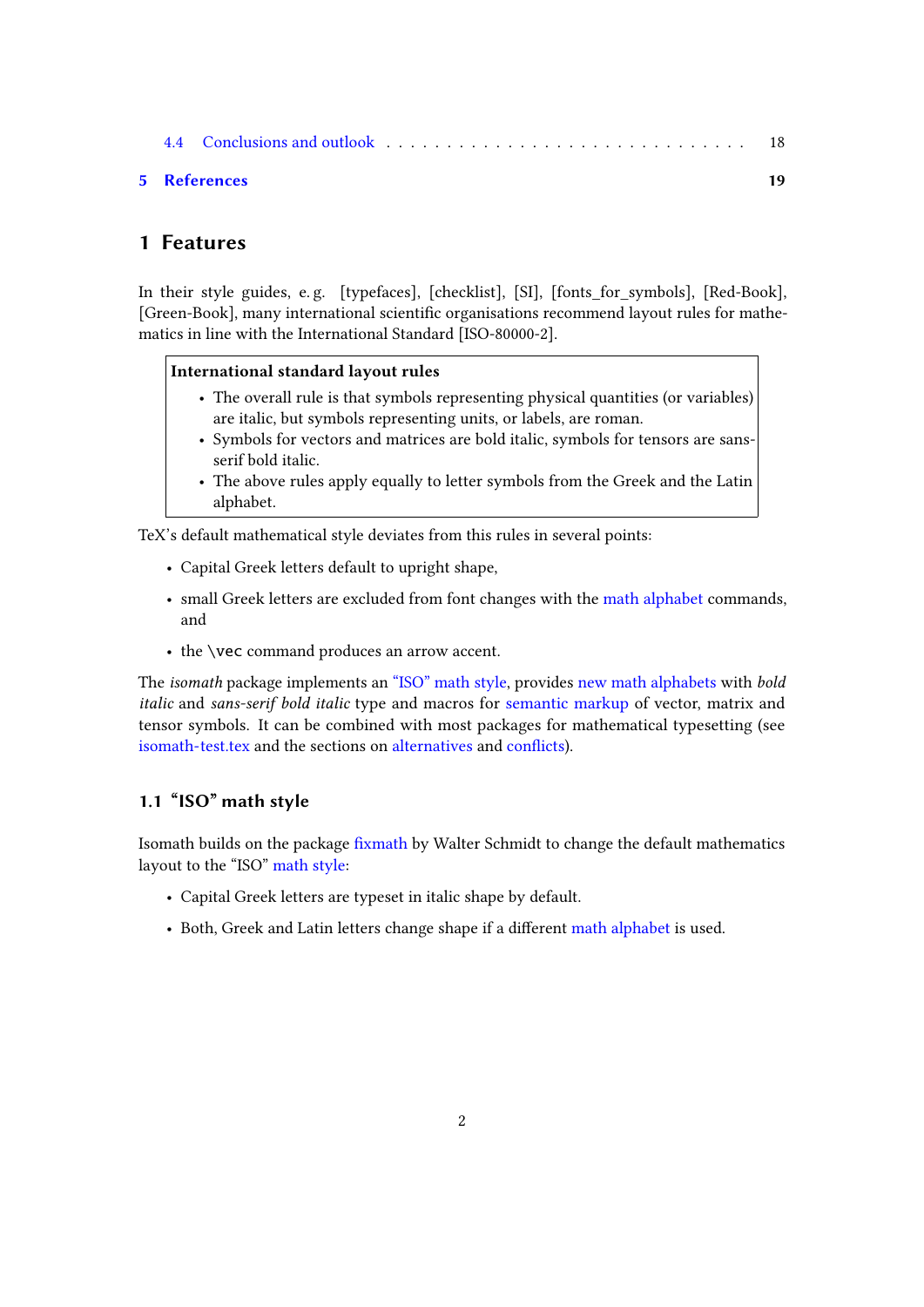## Caution!

Be careful with Greek letters in the argument of \mathit, \mathrm, \mathbf, \mathsf, and \mathtt. By default, these [math alphabets](#page-8-0) use text fonts. Fonts in OT1 text font encoding have capital (but not small) Greek letters at the expected places, T1 encoded text fonts have no Greek letters at all.

See the [examples](#page-4-0) section on [how to get upright small Greek letters](#page-5-0) in mathematical context.

#### <span id="page-2-0"></span>1.2 New math alphabets

Isomath defines the new [math alphabets:](#page-8-0)

| $\mathcal{L}$ | boldface italic        | vector and matrix symbols                   |
|---------------|------------------------|---------------------------------------------|
| $\mathcal{L}$ | sans-serif italic      | optional (see OMLmath <sup>*</sup> options) |
| $\mathcal{L}$ | sans-serif bold italic | tensor symbols                              |

For compatibility with earlier versions and [related packages,](#page-6-0) the new math alphabets are also available under the aliases \mathbold, \mathsans, and \mathboldsans.

The [rmdefault](#page-3-1) and [sfdefault](#page-3-2) [options](#page-3-0) set the font family used for these alphabets.

## Caution!

Using the new math alphabets for numbers can result in upright old-style numbers instead of italic ones, because some italic math fonts (e. g., cmr, cmbr) contain old-style in place of italic digits.

#### <span id="page-2-1"></span>1.3 Semantic markup

The following commands set the argument in an ISO-conforming [math alphabet:](#page-8-0)

| \vectorsym, \matrixsym | bold italic for Greek and Latin letters, bold up- |
|------------------------|---------------------------------------------------|
|                        | right for numbers                                 |
| \tensorsym             | sans-serif bold italic                            |

## <span id="page-2-2"></span>2 Usage

Make sure that LaTeX can find isomath.sty and load it with:

```
\usepackage{isomath}
```
Optionally redefine the standard vector macro  $\vee$ ec: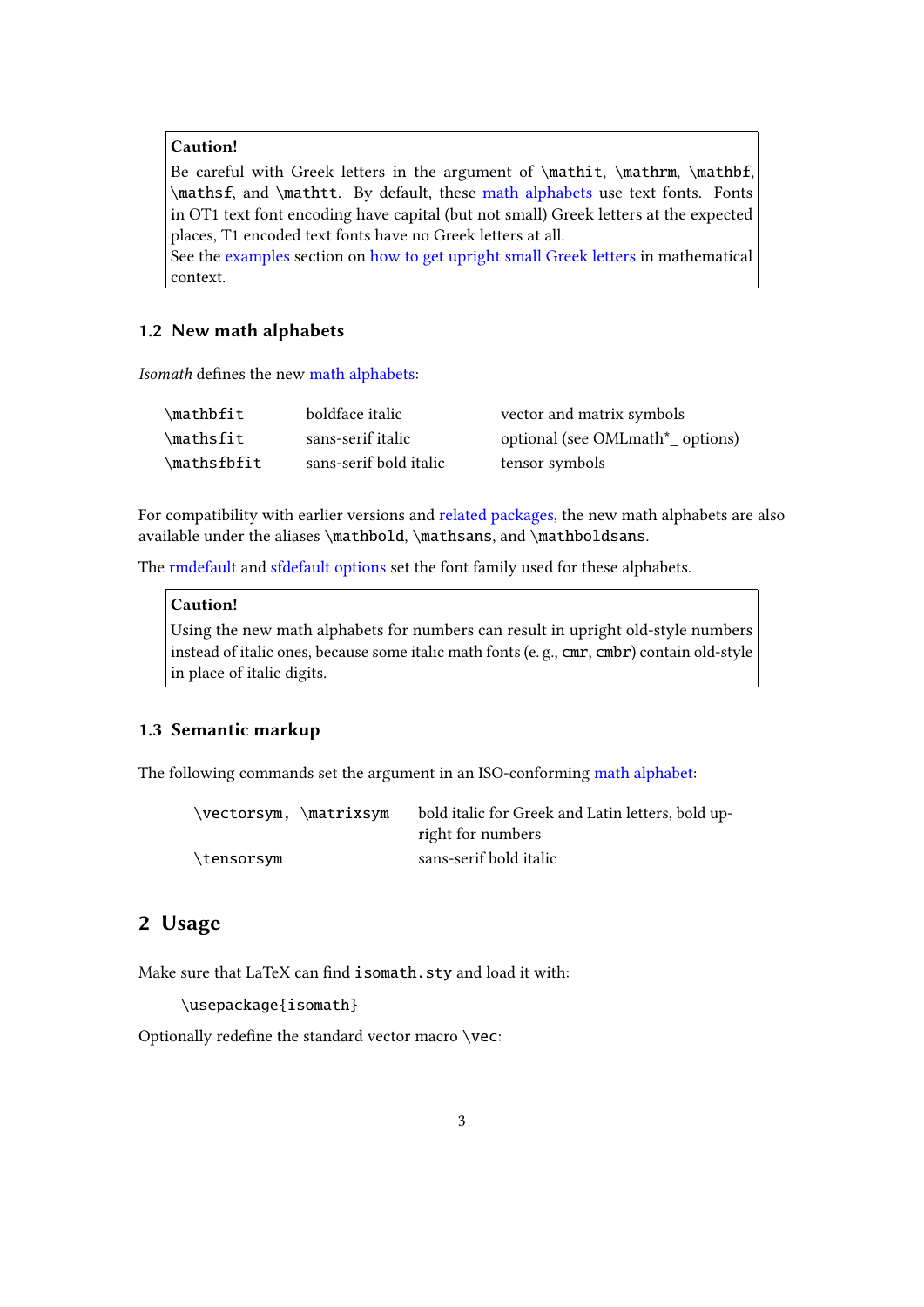#### \renewcommand{\vec}{\vectorsym}

(see also [Options,](#page-3-0) [Examples,](#page-4-0) and [isomath-test.tex\)](isomath-test.tex).

## <span id="page-3-0"></span>2.1 Options

### <span id="page-3-1"></span>2.1.1 rmdefault

Family for serif math fonts (\mathrm, \mathbf, \mathit, \mathbfit). The default is to use the corresponding text font family (the value of \rmdefault). The font must be available in [OML font encoding](#page-10-0) (cf. [Table 3\)](#page-12-0).

#### <span id="page-3-2"></span>2.1.2 sfdefault

Family for sans-serif math fonts. The default is cmbr because most sans-serif fonts define the Computer Roman font cmm as OML substitution (see [Table 4\)](#page-13-0).

There are only few sans serif fonts in [OML font encoding:](#page-10-0)

| <b>Name</b> | Package        | Comment                                                                                    |
|-------------|----------------|--------------------------------------------------------------------------------------------|
| cmbr        | cmbright       | Computer Modern Bright, bitmap, slightly lighter than cmss<br>(Type 1 fonts with hfbright) |
| fav         | arev           | Arev (Vera Sans), large x-height                                                           |
| hvm         | hymath         | Helvetica Math, commercial, free bitmap version                                            |
| iwona       | iwona          | Iwona, humanistic sans serif, some shapes very similar to<br>roman                         |
| jkpss       | kpfonts        | Kepler Sans, quite light                                                                   |
| llcmss      | <b>Exfonts</b> | LX Fonts, "slide fonts", very wide, large x-height                                         |

#### 2.1.3 scaled

To improve the chances of finding a matching sans serif math font, the fonts fav, iwona, jkpss, and llcmss can be scaled with the scaled option (cf. [Examples\)](#page-4-0). For other fonts, the option is ignored.

#### <span id="page-3-3"></span>2.1.4 reuseMathAlphabets

The definition of new math alphabets can lead to a ["too many math alphabets used in version](#page-7-3) [normal"](#page-7-3) error. As a workaround, this option tells *isomath* to re-use the existing \mathbf and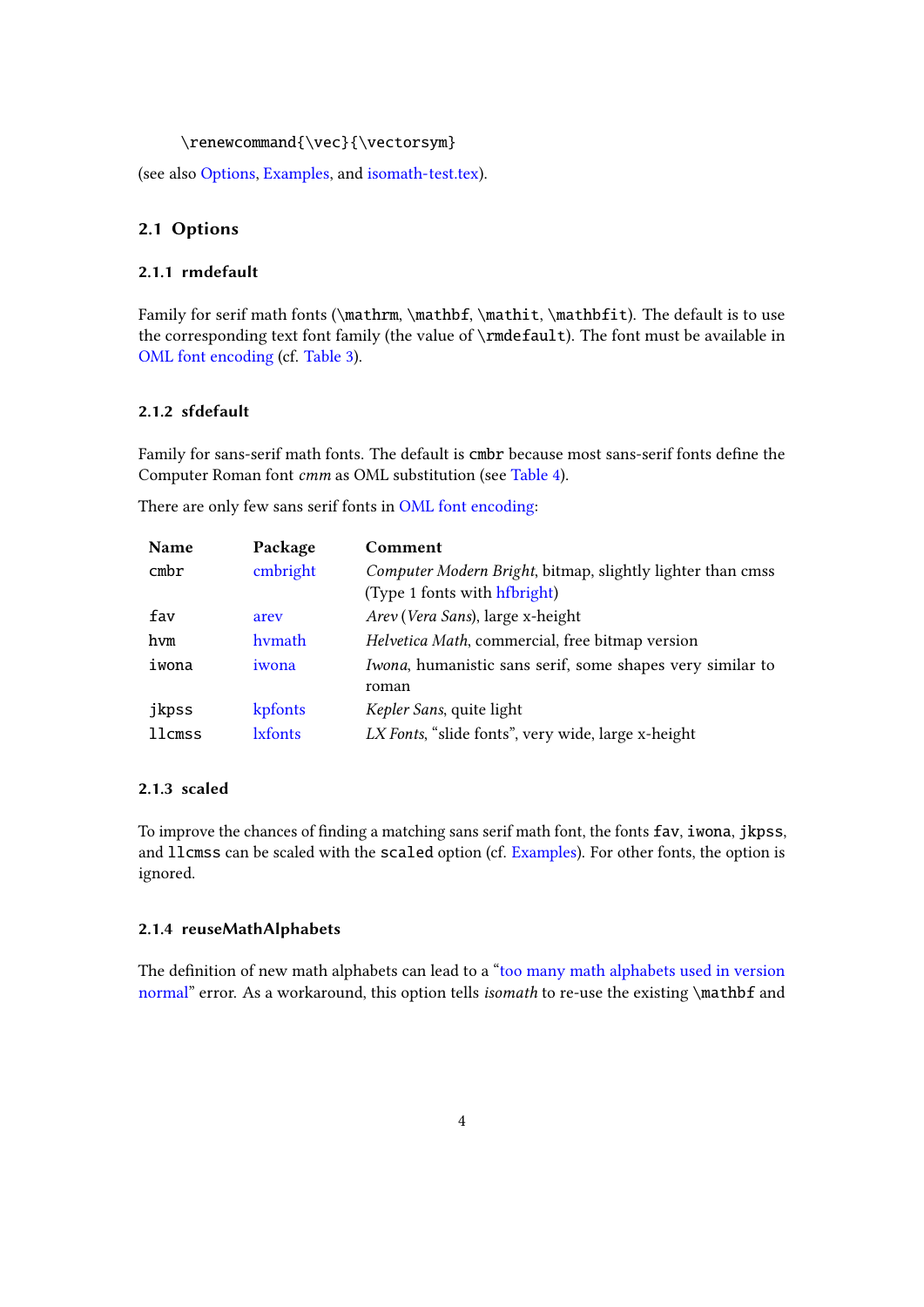<span id="page-4-2"></span>\mathsf alphabets for italic bold and sans-serif bold.[1](#page-4-1)

#### <span id="page-4-3"></span>2.1.5 OMLmathrm, OMLmathbf, OMLmathsf, OMLmathsfit, OMLmathtt

The OMLmath\* options bind the corresponding \math\* command to an OML-encoded font.

The \mathsfit alphabet is not required for ISO conforming mathematical layout and therefore only defined if the OMLmathsfit argument is used.

The predefined [math alphabets](#page-8-0)  $\mathbf{f}$ ,  $\mathbf{f}$ , and  $\mathbf{f}$  use OT1 encoded text fonts with ligatures and accents in place of the small Greek letters. The OMLmath\* options enable the use of small Greek letters in [math alphabet](#page-8-0) commands, e.g.  $\mathbb{p}_i$ ,  $\in \mathbb{p}_i$ , if the corresponding font is available in [OML font encoding.](#page-10-0) [Table 3](#page-12-0) lists font families supporting the OML encoding.

#### Caution!

If no matching OML encoded font is found, LaTeX's substitute mechanism selects a font with different font attributes (for all letters, not only Greek). Currently, only the [mathdesign](http://mirror.ctan.org/help/Catalogue/entries/mathdesign.html) package provides upright fonts in OML encoding. Many font packages define an *italic* font as OML substitute for roman fonts.

With some packages, these options can result in a ["too many math alphabets used in](#page-7-3) [version normal"](#page-7-3) error.

#### <span id="page-4-0"></span>2.2 Examples

• Use scaled [arev](http://mirror.ctan.org/help/Catalogue/entries/arev.html) fonts for the sans serif math alphabets (adapt the scaling factor to your needs):

\usepackage[sfdefault=fav,scaled=0.875]{isomath}

• Define the  $\mathsf{lit}$  sans-serif italic math alphabet:

\usepackage[OMLmathsfit]{isomath}

• The \mathbfit and \mathsfbfit alphabets do not have a different weight in the bold [math version](#page-8-1) because the number of LaTeX math fonts providing extrabold or ultrabold series is negligible.

As a workaround, use the heavier [arev](http://mirror.ctan.org/help/Catalogue/entries/arev.html) font, scaled to 0,875, in the bold version of \mathsfbfit:

```
\usepackage{isomath}
\DeclareFontShape{OML}{fav}{bx}{it}{<-> s * [0.875] zavmbi7m}{}
\SetMathAlphabet{\mathsfbfit}{bold}{OML}{fav}{bx}{it}
```
<span id="page-4-1"></span> $1$ To access the upright shapes, the corresponding \textbf and \textsf commands might be used. Watch for side-effects, as these commands switch to text mode so that the font settings in the embedding text apply.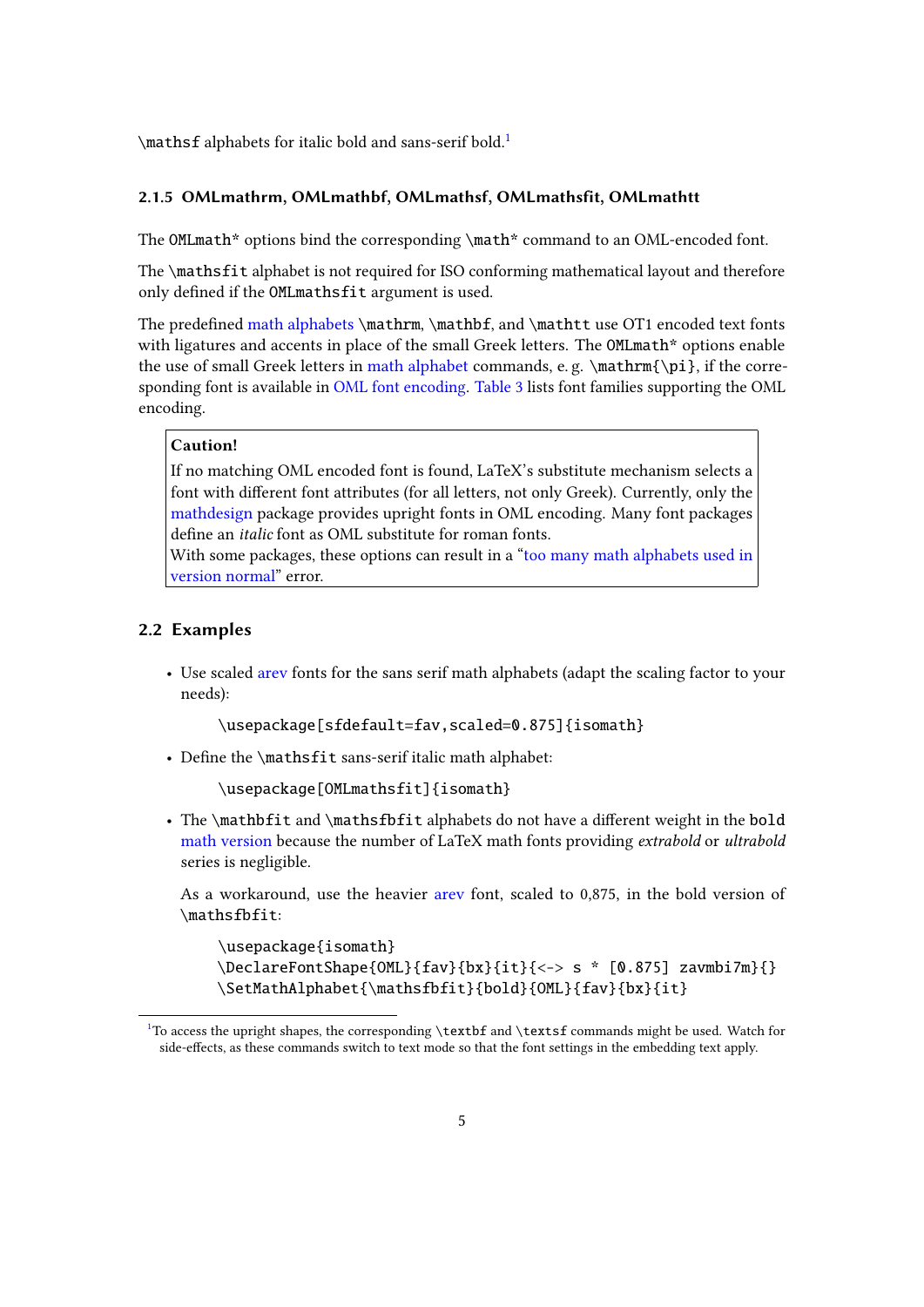See also the <isomath-test.tex> test document.

#### <span id="page-5-0"></span>2.2.1 How to get upright small Greek letters

Of the following methods, only the first requires isomath:

a) Use isomath and the [mathdesign](http://mirror.ctan.org/help/Catalogue/entries/mathdesign.html) package:

\usepackage[utopia]{mathdesign} \usepackage[OMLmathrm,OMLmathbf]{isomath}

Now, e.g., \mathrm{\pi} and \mathbf{\pi} work as expected.

b) To get upright small Greek letters without affecting other fonts, set the math alphabet manually to one of the three [mathdesign](http://mirror.ctan.org/help/Catalogue/entries/mathdesign.html) fonts, e. g.:

\SetMathAlphabet{\mathbf}{normal}{OML}{mdput}{b}{n}

(check if the letter shapes match with the rest of the document).

c) Use a package that provides macros for upright Greek letters in math mode:

| fourier    |                    | \otheralpha  \otherOmega |
|------------|--------------------|--------------------------|
| kpfonts    | \alphaup  \Omegaup |                          |
| mathdesign | \alphaup  \Omegaup |                          |
| upgreek    | \upalpha  \upOmega |                          |

d) Use an upright text character (requires a matching LGR-encoded Greek text font). The following lines redefine  $\pi$  to set the mathematical constant pi upright:

```
\usepackage[LGR,T1]{fontenc}
\usepackage[greek,british]{babel}
\usepackage{amsmath}
\let\mathpi\pi
\renewcommand{\pi}{\text{\textrm{\greektext p }}}
```
e) Use the text character with the alphabeta package from the [lgrx](http://mirror.ctan.org/help/Catalogue/entries/lgrx.html) bundle:

\usepackage{amsmath} \usepackage{alphabeta}

and in the body

 $$ u = 2 \text{\pi} r $$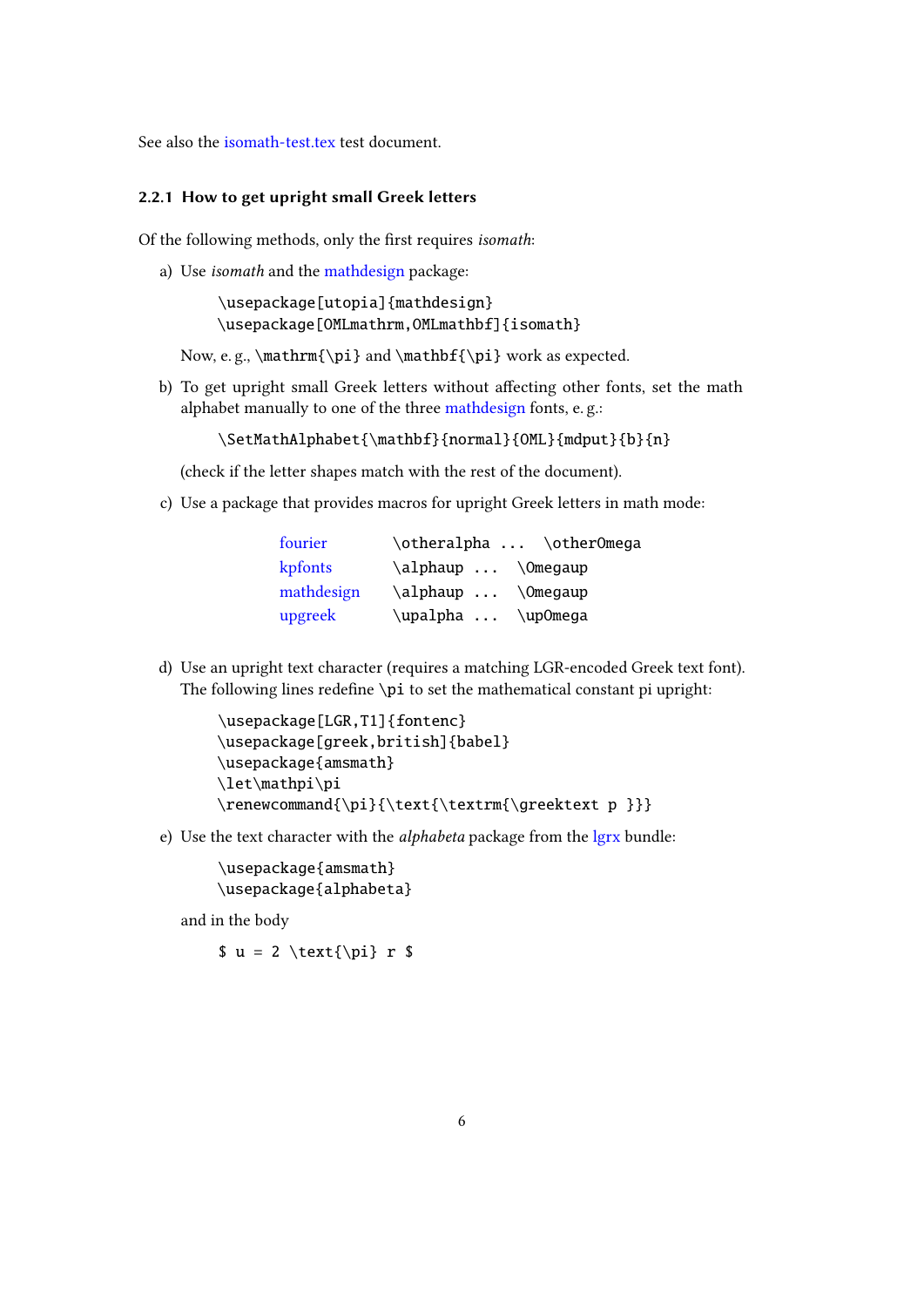## <span id="page-6-0"></span>3 Related packages

#### <span id="page-6-1"></span>3.1 Requirements

fixmath by Walter Schmidt defines Greek letters as alphabetic symbols.

[kvoptions](http://mirror.ctan.org/help/Catalogue/entries/kvoptions.html) by Heiko Oberdiek facilitates the setup of package options and provides a key=value interface (based on [keyval\)](http://mirror.ctan.org/help/Catalogue/entries/keyval.html).

#### <span id="page-6-2"></span>3.2 Recommendations

- [cmbright](http://mirror.ctan.org/help/Catalogue/entries/cmbright.html) by Walter Schmidt provides sans serif and sans-serif bold fonts for the \mathsfit and \mathsfbfit alphabets that match with Computer Modern and derivatives. Free Type 1 versions of the fonts are provided by [hfbright.](http://mirror.ctan.org/help/Catalogue/entries/hfbright.html)
- [arev](http://mirror.ctan.org/help/Catalogue/entries/arev.html) by Stephen Hartke provides the not-so-light Arev sans serif font with letters that are clearly distinguishable from the roman or italic counterparts (important if used to distinguish vectors and tensors).

Arev has a large x-height. For many fonts, either small or capital letters will not match in size.

### <span id="page-6-3"></span>3.3 Alternatives

The TUGboat article by Claudio Beccari [\[becc97\]](#page-18-8) discusses tricks and commands for physicists and engineers in order to satisfy the international regulations and to distinguish similar symbols with different meanings.

See [Table 2](#page-10-1) for other packages that implement the "ISO" [math style](#page-9-0) and [Table 6](#page-16-0) for packages that provide bold italic math fonts.

["In-line math versions"](#page-9-1) can be used as ISO-conforming replacement for  $\vec{c}$ 

- \[bm](http://mirror.ctan.org/help/Catalogue/entries/bm.html) from the bm package. Combining  $bm$  and isomath may lead to the [too many](#page-7-3) [math alphabets used in version normal](#page-7-3) error.
- \boldsymbol from [amsbsy](http://mirror.ctan.org/help/Catalogue/entries/amsbsy.html) (part of [amsmath,](http://mirror.ctan.org/help/Catalogue/entries/amsmath.html) the near-indispensable adjunct to serious mathematical typesetting in LaTeX),
- [amsmath](http://mirror.ctan.org/help/Catalogue/entries/amsmath.html) provides the command \text, that can be used to get, e.g., upright or sans-serif bold italic Greek symbols from a text font into a formula (see [How to get upright small](#page-5-0) [Greek letters\)](#page-5-0).
- [unicode-math](http://mirror.ctan.org/help/Catalogue/entries/unicode-math.html) for XeTeX and LuaTeX allows mathematical typesetting using OpenType math fonts. It supports the "ISO" [math style](#page-9-0) and all mathematical characters in the Unicode standard.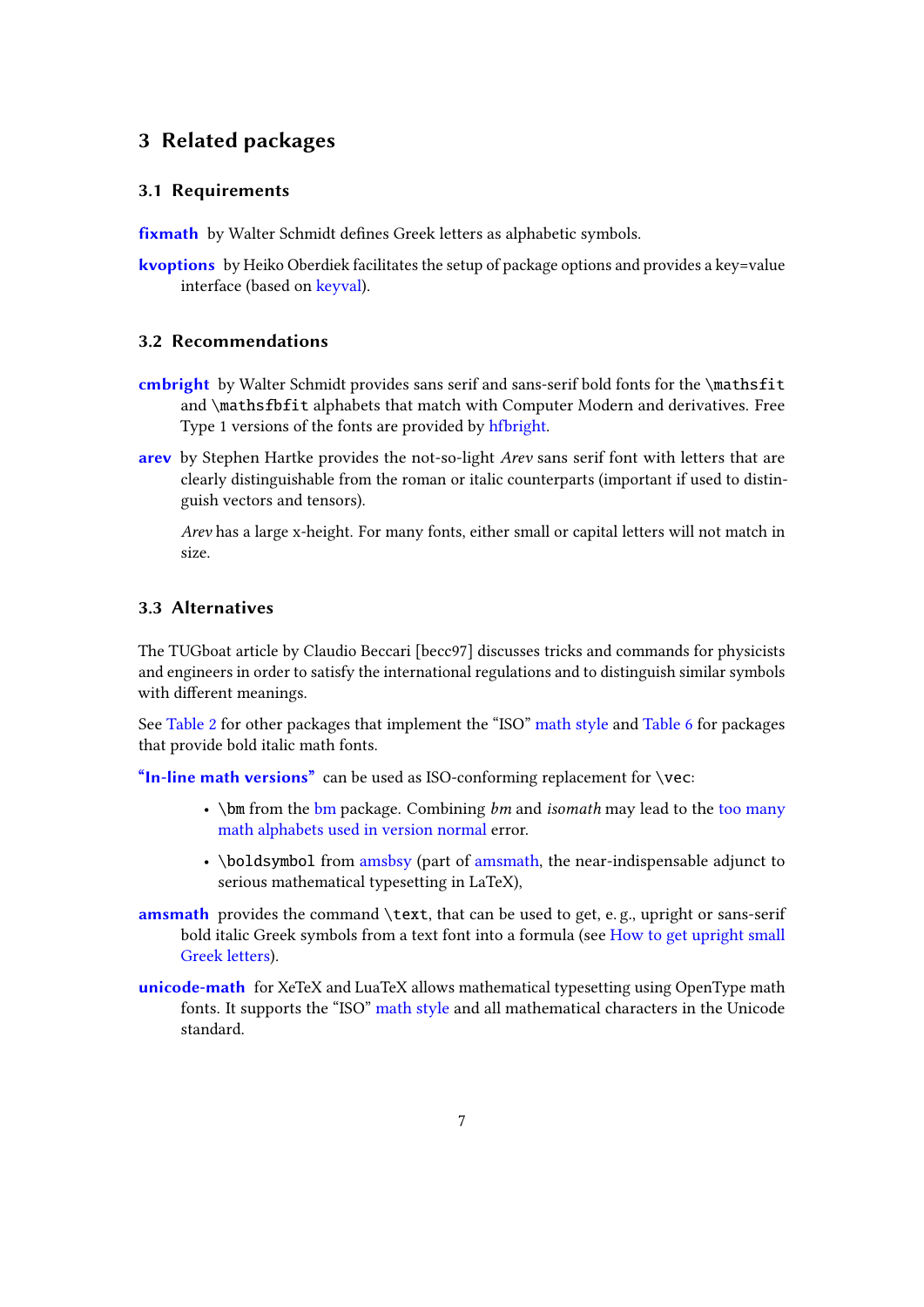unicode-math cannot be used together with isomath. It can, however, replace all of isomath's functionality. See the discussion of [the unicode-math package](#page-17-1) below.

## <span id="page-7-0"></span>3.4 Conflicts

<span id="page-7-3"></span>"too many math alphabets used in version normal" This error occurs if the combination of packages tries to load more than 16 fonts into the normal [math version.](#page-8-1)

Isomath can reduce the number of math alphabet definitions with the [reuseMathAlphabets](#page-3-3) option (see there for side-effects).

Examples for problematic combinations:

- The [kpfonts,](http://mirror.ctan.org/help/Catalogue/entries/kpfonts.html) [pxfonts,](http://mirror.ctan.org/help/Catalogue/entries/pxfonts.html) and [txfonts](http://mirror.ctan.org/help/Catalogue/entries/txfonts.html) packages define many additional math alphabets (kpfonts works with isomath, if it is loaded with \usepackage[nomathscript]{kpfonts}).
- The [bm](http://mirror.ctan.org/help/Catalogue/entries/bm.html) package normally allocates several symbol fonts for bold and heavy fonts. Their number can be customised by defining  $\bm{x}$  and  $\bm{x}$  before loading the package.
- [fourier](http://mirror.ctan.org/help/Catalogue/entries/fourier.html) provides upright and italic Greek letters, but uses non-standard math font encodings. It cannot be used with isomath.

However, it is possible to use the non-alphanumeric symbols from [fourier](http://mirror.ctan.org/help/Catalogue/entries/fourier.html) together with math alphabets from another package, e.g [mathdesign:](http://mirror.ctan.org/help/Catalogue/entries/mathdesign.html)

```
\usepackage{fourier}
\usepackage[OMLmathbf,rmdefault=mdput,
            sfdefault=arev,scaled=0.85]{isomath}
```
[sansmath](http://mirror.ctan.org/help/Catalogue/entries/sansmath.html) defines a sans [math version](#page-8-1) using text fonts in OT1 or T1 font encoding. As fixmath/isomath expect math fonts in [OML font encoding,](#page-10-0) Greek letters will not work inside the sans math version defined by sansmath.

## <span id="page-7-1"></span>4 Background

This section discusses LaTeX [math font selection,](#page-7-2) the [OML font encoding,](#page-10-0) and the relation of LaTeX and [Unicode mathematical typesetting.](#page-14-0)

### <span id="page-7-2"></span>4.1 Math font selection

There are three complementary methods to set font attributes in LaTeX math mode: LaTeX 2e font selection [\[fntguide\]](#page-18-9) describes [math alphabets](#page-8-0) and [math versions,](#page-8-1) several extension packages provide alternative [math styles.](#page-9-0)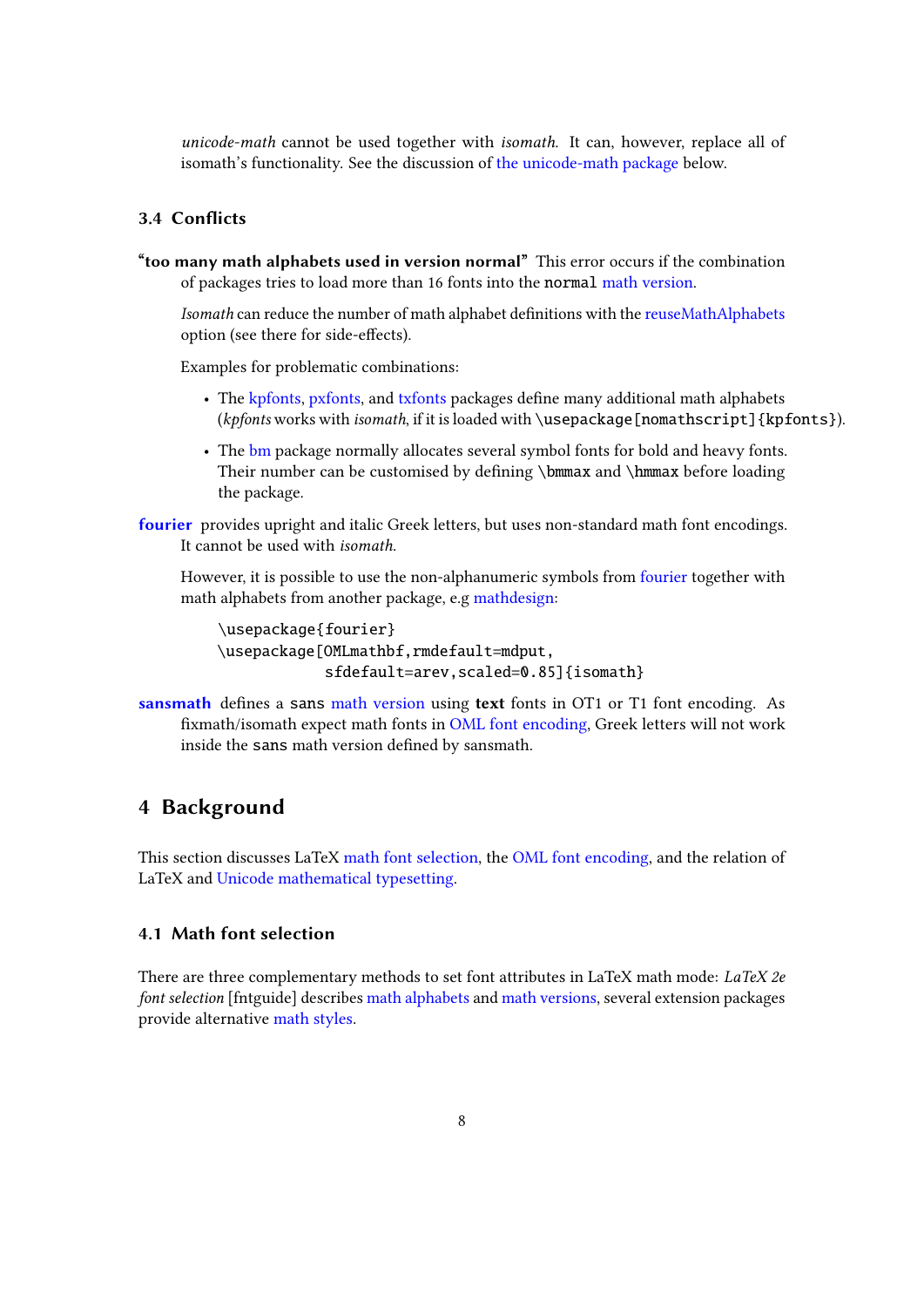#### <span id="page-8-0"></span>4.1.1 Math alphabets

TeX's math alphabets correspond to the [mathematical alphanumeric symbols](#page-14-1) block in Unicode. Both are "to be used for mathematical variables where style variations are important semantically". The font guide [\[fntguide\]](#page-18-9) defines in section 3:

Some math fonts are selected explicitly by one-argument commands such as \mathsf{max} or \mathbf{vec}; such fonts are called math alphabets.

Math fonts  $[\dots]$  have the same five attributes as text fonts: encoding, family, series, shape and size. However, there are no commands that allow the attributes to be individually changed. Instead, the conversion from math fonts to these five attributes is controlled by the [math version.](#page-8-1)

<span id="page-8-7"></span>The predefined math alphabets are:

<span id="page-8-5"></span><span id="page-8-4"></span>

| \mathnormal   | default <sup>2</sup> |
|---------------|----------------------|
| $\mathcal{L}$ | roman <sup>3</sup>   |
| $\mathcal{L}$ | bold roman           |
| \mathsf       | sans serif           |
| \mathit       | text italic          |
| \mathtt       | typewriter           |
| \mathcal      | calligraphic         |

Many packages define additional math alphabets (cf. [Table 6\)](#page-16-0).

In contrast to the similar named text commands, math alphabets are *not* orthogonal, e.g., the code  $\mathbf{\mathbf{a}}\$  sets the letter a in upright bold type.

#### <span id="page-8-1"></span>4.1.2 Math versions

Math versions specify the mapping from commands for mathematical symbols and [math alpha](#page-8-0)[bets](#page-8-0) to a set of mathematical fonts<sup>[4](#page-9-2)</sup>. They are intended for mathematical content in a special context like a bold section heading. Selecting a math version resembles the individual selection of text font attributes.

Example: Some alternatives to set the letter a in a bold upright sans-serif font:

<span id="page-8-6"></span>

| Text                | Math                   |
|---------------------|------------------------|
| \textbf{\textsf{a}} | $\mathbf{\mathbf{a}}$  |
|                     | continued on next page |

<span id="page-8-2"></span> $2\$  $2\$ mathnormal is used by default for alphanumeric characters in math mode. It sets the letter shape according to character class and [math style.](#page-9-0) [\(Table 1](#page-9-3) shows the default letter shapes for common math styles).

<span id="page-8-3"></span><sup>&</sup>lt;sup>[3](#page-8-5)</sup>The specifier "roman" is ambiguous: roman shape stands for *upright*, while roman type stands for *serif* (as opposed to sans serif).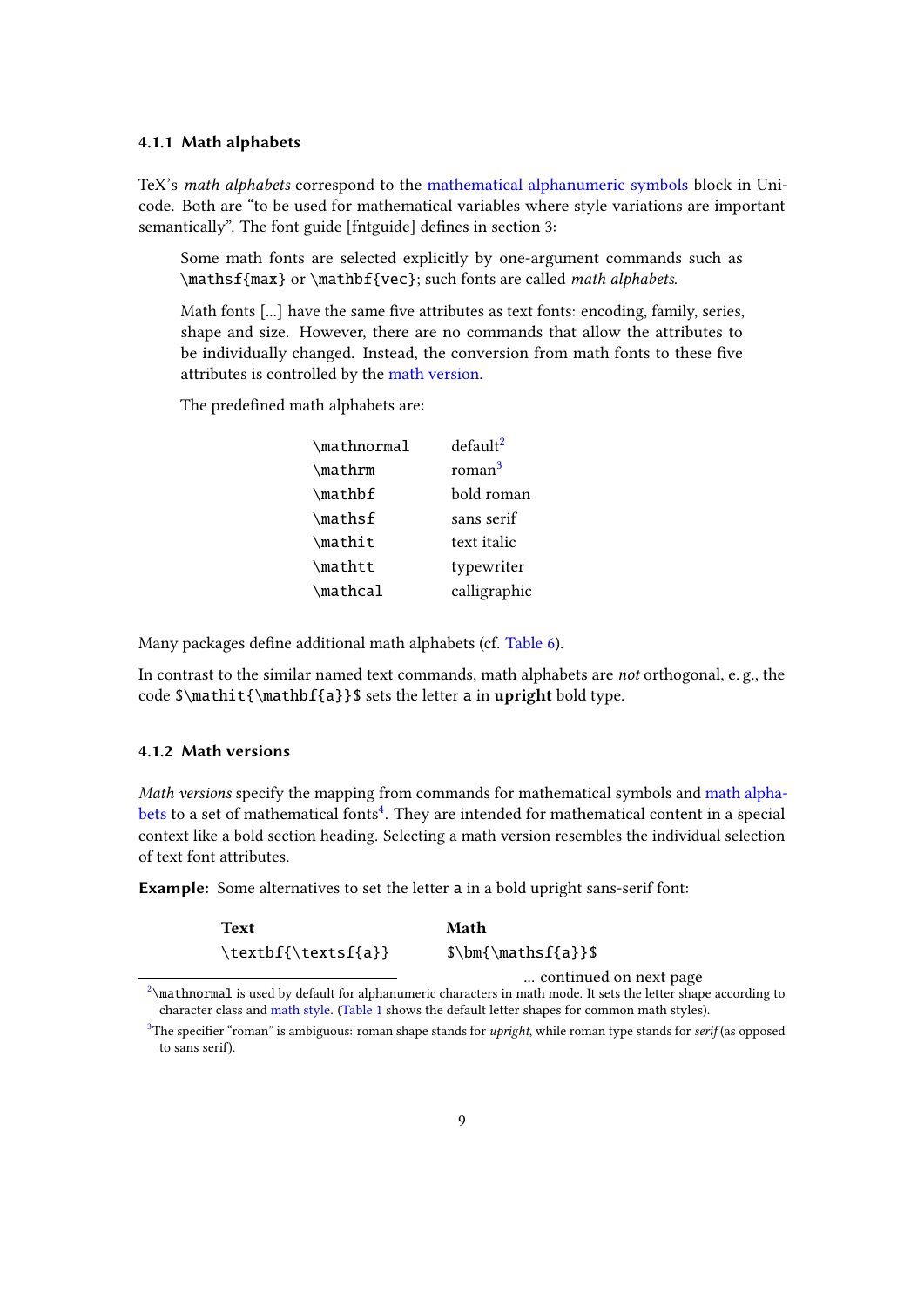| <b>Text</b>           | Math                     |
|-----------------------|--------------------------|
| \bfseries \textsf{a}  | \mathversion{bold}       |
|                       | $\mathcal{S}\mathcal{S}$ |
| \bfseries \sffamily a | $\mathcal{S}\mathcal{S}$ |

The predefined math versions are normal and bold with the following defaults for nonspecified font attributes:

<span id="page-9-1"></span>

| attribute | normal  | bold    |
|-----------|---------|---------|
| type      | serif   | serif   |
| weight    | medium  | bold    |
| shape     | upright | upright |

Packages can define additional math versions, e.g., the [kpfonts](http://mirror.ctan.org/help/Catalogue/entries/kpfonts.html) package defines a sans math version (another sans math version example is available from a [comp.text.tex post'\)](http://newsgroups.derkeiler.com/Archive/Comp/comp.text.tex/2007-09/msg00181.html) and the [wrisym](http://phong.informatik.uni-leipzig.de/~kuska/wri_texmf_4.2.zip) package defines a mono math version.

Math versions can only be changed outside of math mode. The commands \boldsymbol [\(amsmath\)](http://mirror.ctan.org/help/Catalogue/entries/amsmath.html) and  $\bm{\theta}$ ) behave like "in-line math versions": they typeset their argument using the fonts of the bold math version but can be used inside math mode.

#### <span id="page-9-0"></span>4.1.3 Math styles

A math style is a document-level feature that determines the default letter shape in math mode (i. e. the shape attribute of letters in the  $\mathcal{L}$  mathnormal [math alphabet\)](#page-8-0).<sup>[5](#page-9-4)</sup> LaTeX defaults to the "TeX" math style (without naming it such). Alternative math styles are introduced by extension packages [\(Table 2\)](#page-10-1).

<span id="page-9-5"></span><span id="page-9-3"></span>

| Table 1: Default letter shapes for common math styles |       |       |       |                        |  |  |  |
|-------------------------------------------------------|-------|-------|-------|------------------------|--|--|--|
| math style                                            | latin | Latin | greek | Greek                  |  |  |  |
| TeX                                                   | it    | it    | it    | up                     |  |  |  |
| <b>ISO</b>                                            | it    | it    | it    | it                     |  |  |  |
|                                                       |       |       |       | continued on next page |  |  |  |

<span id="page-9-2"></span><sup>&</sup>lt;sup>[4](#page-8-6)</sup>The number of mathematical symbols exceeds the maximal number of characters in a TeX font file by an order of magnitude: Unicode defines about 2500 mathematical characters [\[tr25\]](#page-19-0), font files used by 8-bit TeX engines are limited to 256 characters. The standard math fonts adhere to the original limit of 128 characters. Grouping math fonts with common characteristics in math versions simplifies the setting of font attributes for mathematical expressions. TeX limits the number of (symbol + alphanumeric) fonts per math version to 16.

<span id="page-9-4"></span> $5$ The math-style option of [unicode-math](http://mirror.ctan.org/help/Catalogue/entries/unicode-math.html) changes also the shape attribute of other math alphabets (see also section [the unicode-math package\)](#page-17-1).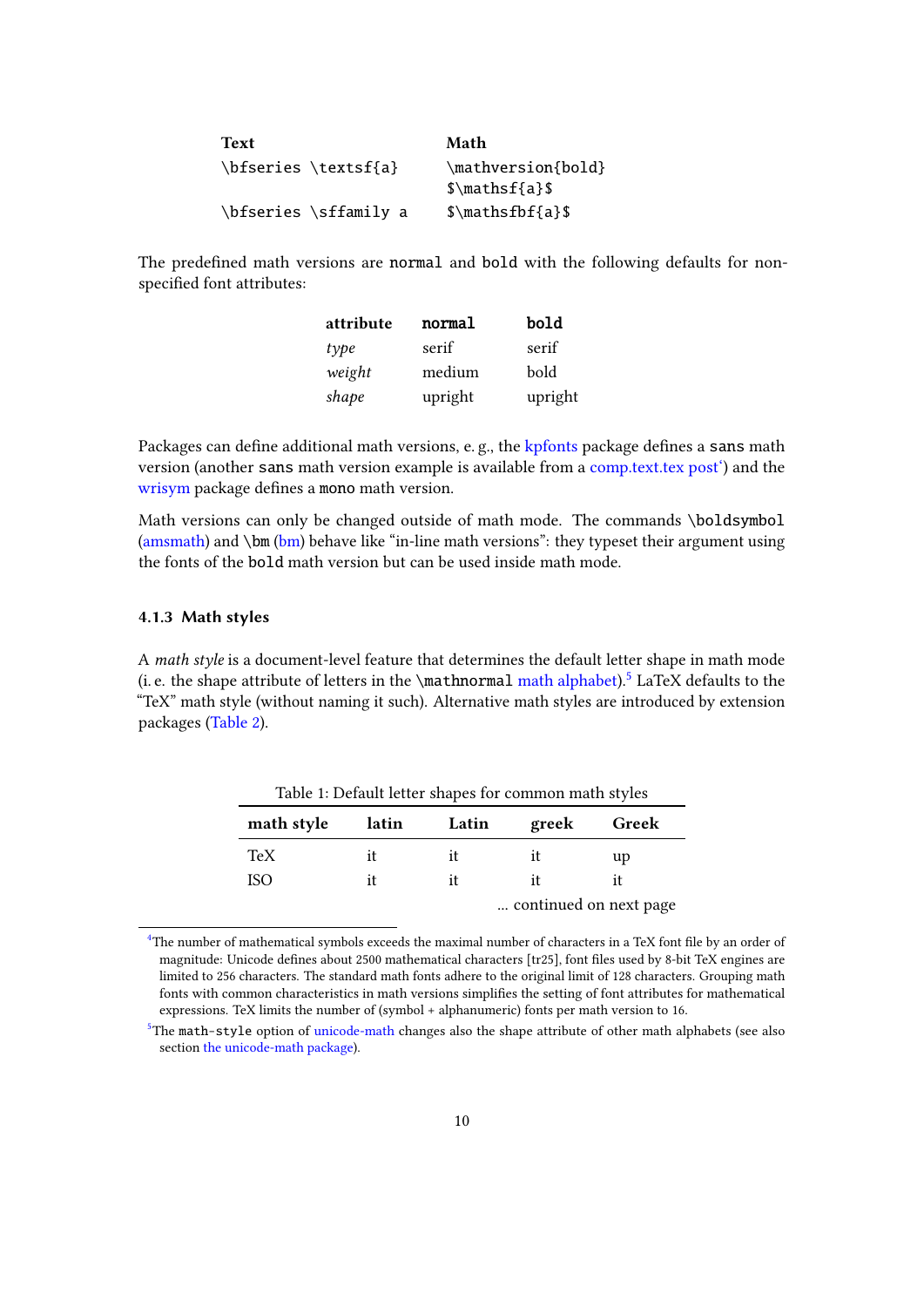Table 1: Default letter shapes for common math styles (... continued)

| math style | latin | Latin | greek | Greek |
|------------|-------|-------|-------|-------|
| French     |       | up    | up    | up    |
| upright    | up    | up    | up    | up    |

Table 2: Packages providing alternative math styles

<span id="page-10-1"></span>

| math style | Package      | Option(s)                                 |
|------------|--------------|-------------------------------------------|
| <b>ISO</b> | fixmath      |                                           |
|            | isomath      |                                           |
|            | kpfonts      | slantedGreeks                             |
|            | lucimatx     | math-style=iso                            |
|            | mathdesign   | greekuppercase=italicized                 |
|            | mathpazo     | slantedGreek                              |
|            | mathptmx     | slantedGreek                              |
|            | unicode-math | math-style=ISO                            |
| French     | fourier      | upright                                   |
|            | kpfonts      | frenchstyle (or upright)                  |
|            | lucimatx     | math-style=french                         |
|            | mathdesign   | uppercase=upright, greeklowercase=upright |
|            | unicode-math | math-style=french                         |
| upright    | eulerym      |                                           |
|            | lucimatx     | math-style=upright                        |
|            | unicode-math | math-style=upright                        |

## <span id="page-10-0"></span>4.2 OML font encoding

The equal treatment of Latin and Greek letters in the ["ISO" math style](#page-1-1) is best achieved with a font that contains all required letters in one file.

There is only one established LaTeX font encoding that contains Latin and Greek letters, the [OML font encoding.](#page-10-0) The standard Greek font encoding T7 is just a "reserved name" and the de-facto standard Greek text font encoding LGR has no Latin letters. Unfortunately, [OML](#page-11-0) [support](#page-11-0) is limited to a few (mostly italic) fonts.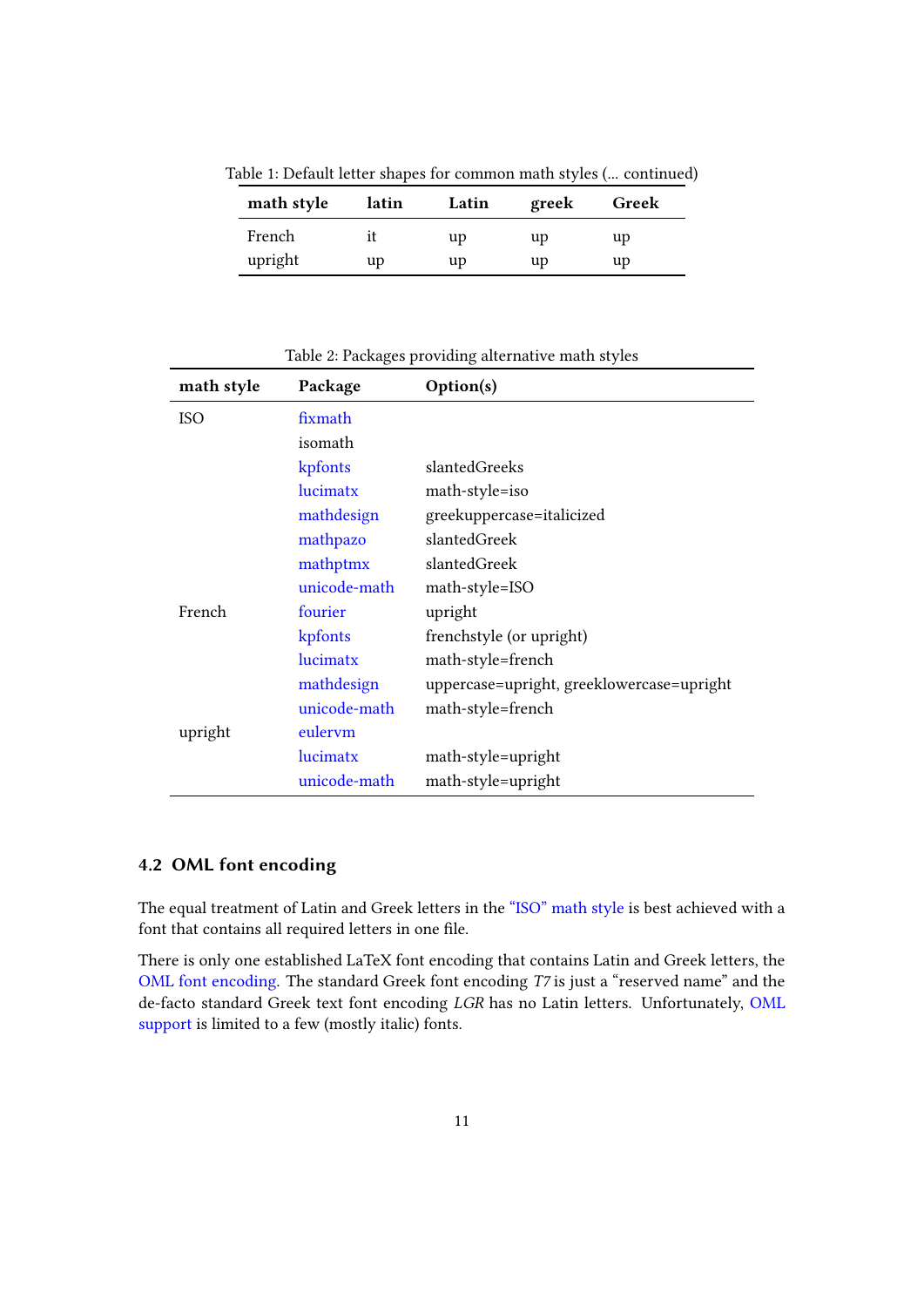#### 4.2.1 Discussion

The LaTeX font encodings guide [\[encguide\]](#page-18-10) names the OML encoding TeX math italic and defines:

The OML encoding contains italic Latin and Greek letters for use in mathematical formulae (typically used for variables) together with some symbols.

The reference to italic shape is odd:

- No other font encoding is specific to a font shape.
- The different font selection and the semantic of font features in mathematical formulae do not interfere with the font encoding: Both, \DeclareSymbolFont and \DeclareMathAlphabet require a shape argument. Thus it is possible to set up OML encoded math alphabets in roman  $\{n\}$  as well as italic  $\{it\}$  shape without conflicts.

This seems to be more a remnant of pre-NFSS times than a necessary restriction – there is only one OML encoded font in Knuth's Computer Modern fonts: Computer Modern Math Italic (cmmi).

Proposals:

• Drop the *italic* from the definition. Optionally add an explanation:

The OML encoding contains Latin and Greek letters for use in mathematical formulae (typically used for variables) together with some symbols. It first appeared in the Computer Modern Math Italic (cmmi) font.

• The name TeX math italic can be interpreted as "the encoding of Computer Modern Math Italic" rather than "an encoding for math italic" fonts.

A less confusing name would be TeX math letters or Original/Old Math Letters. The latter would also explain the acronym OML.

#### <span id="page-11-0"></span>4.2.2 OML Support

Unfortunately, support for the OML encoding is missing for many font families even if the text font defines Greek letters. Supported font families can be found searching for  $om1^*$ . fd files and grepping for DeclareFont. \*OML in \*. sty files.

[Table 3](#page-12-0) lists the findings for a selection of TeXLive  $2012 +$  some additionally installed font packages.

- If there is an alias (substitution) from the text font to a math-variant, only the text font is listed.
- Many text fonts define substitutions also for upright shape, however mapping to an italic variant of the OML encoded font. These are not listed as supporting  $m/n$  or  $bx/n$  here.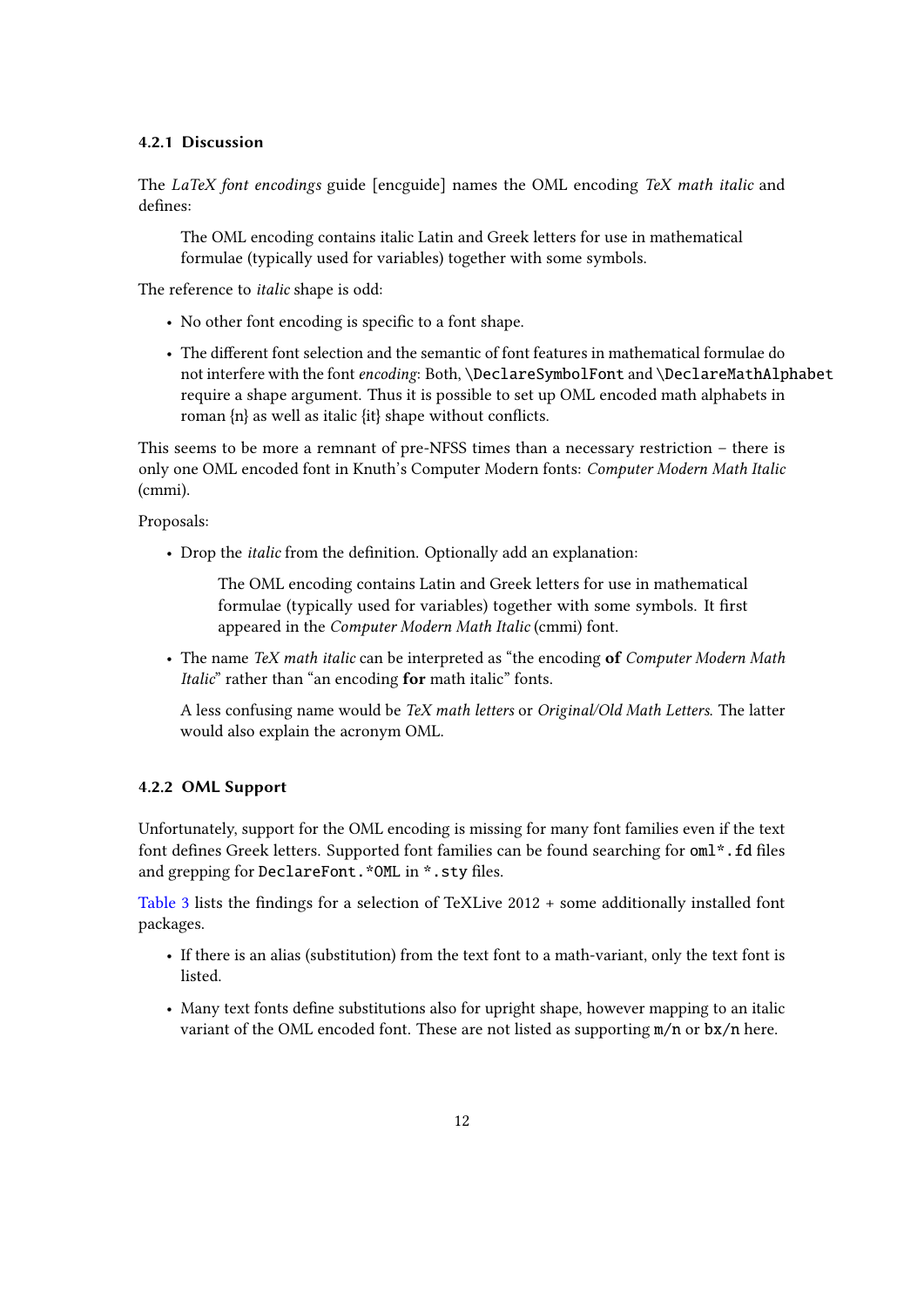[Table 4](#page-13-0) lists some fonts that define cmm as OML substitution. With *isomath*, a better matching substitution can be set using the [rmdefault](#page-3-1) or [sfdefault](#page-3-2) options.

<span id="page-12-0"></span>

| Name     | Family (package)                 | m/it | b <b>x</b> /it | m/n | bx/n |
|----------|----------------------------------|------|----------------|-----|------|
| antt     | Antykwa Torunska (anttor)        | ✓    | ✓              |     |      |
| cmr      | Computer Modern                  | ✓    | ✓              |     |      |
| ccr      | Concrete Roman (concmath)        | ✓    | ✓              |     |      |
| cmbr     | CM Bright (cmbright)             | ✓    | ✓              |     |      |
| hlh      | Lucida                           | ✓    | ✓              |     |      |
| hfor     | CM with old-style digits         |      | ✓              |     |      |
| iwona    | Iwona (sans serif) (iwona)       |      | ✓              |     |      |
| iwonal   | Iwona light                      | ✓    | ✓              |     |      |
| iwonac   | Iwona condensed                  | ✓    | ✓              |     |      |
| iwonalc  | Iwona light condensed            | ✓    | ✓              |     |      |
| jkp      | Kepler Serif (kpfonts)           | ✓    | ✓              |     |      |
| jkpw     | Kepler Serif wide                | ✓    | ✓              |     |      |
| jkpvos   | Kepler Serif oldstyle            | ✓    | ✓              |     |      |
| jkpvosw  | Kepler Serif oldstyle wide       |      | ✓              |     |      |
| jkpl     | Kepler Serif light               |      | ✓              |     |      |
| jkplw    | Kepler Serif light wide          |      | ✓              |     |      |
| jkplvos  | Kepler Serif light oldstyle      |      | ✓              |     |      |
| jkplvosw | Kepler Serif light os wide       |      | ✓              |     |      |
| jkpss    | Kepler Sans (kpfonts)            |      | ✓              |     |      |
| jkpssvos | Kepler Sans oldstyle             | ✓    | ✓              |     |      |
| jtm      | expanded Times (jamtimes)        | ╱    | ✓              |     |      |
| llcmm    | LX Fonts (sans serif) (lxfonts)  |      | ✓              |     |      |
| lmr      | Latin Modern Roman (lmodern)     |      | ✓              |     |      |
| mak      | Kerkis (kerkis)                  | ✓    |                |     |      |
| kurier   | Kurier (sans serif) (kurier)     | ✓    | ✓              |     |      |
| kurierc  | Kurier condensed                 | ✓    | ✓              |     |      |
| kurierl  | Kurier light                     |      | ✓              |     |      |
| kurierlc | Kurier light condensed           | ✓    | ✓              |     |      |
| mdbch    | Math Design Charter (mathdesign) | ✓    | ✓              |     |      |
| mdput    | Math Design Utopia               | ✓    | ✓              |     |      |
| mdugm    | Math Design Garamond             | ✓    | ✓              | ✓   |      |

Table 3: Font families supporting the OML encoding

... continued on next page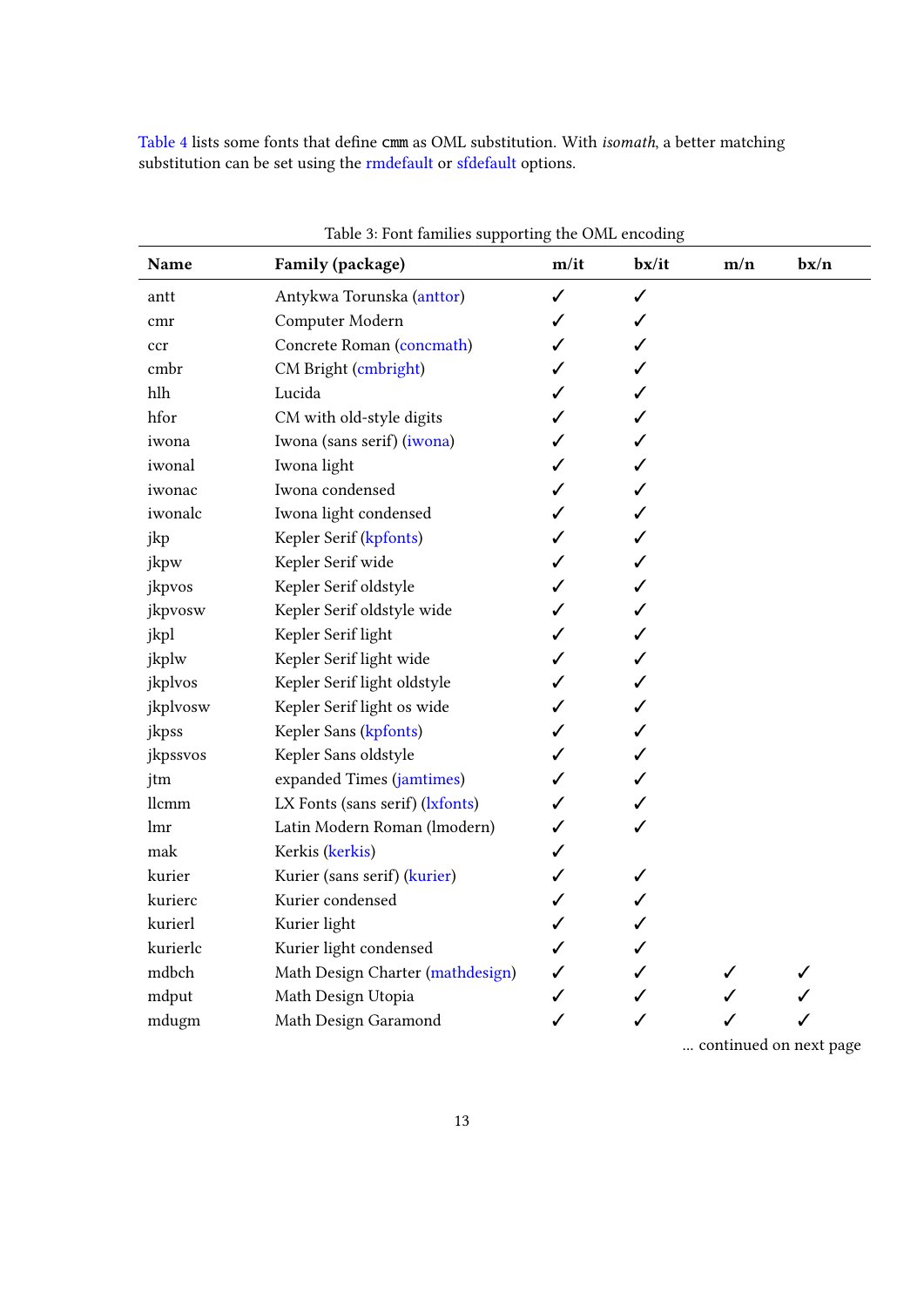| Name        | Family (package)             | m/it | b <b>x</b> /it | m/n | bx/n |
|-------------|------------------------------|------|----------------|-----|------|
| neohellenic | Neohellenic (gfsneohellenic) |      |                |     |      |
| ntxmi       | Times (newtx)                |      |                |     |      |
| nxlmi       | Libertine (newtx)            |      |                |     |      |
| plcm        | CM (PLaTeX)                  |      |                |     |      |
| ptmom       | Times (Omega or MB-Times)    |      |                |     |      |
| ptmomu      | Times (Omega or MB-Times)    |      |                |     |      |
| ptmcm       | Times (mathptmx)             |      |                |     |      |
| pxr         | Palatino ( <i>pxfonts</i> )  |      |                |     |      |
| qpl         | Palatino/Pagella (qpxmath)   |      |                |     |      |
| qtm         | Times/Termes (qtxmath)       |      |                |     |      |
| txr         | Times (txfonts)              |      |                |     |      |
| udidot      | Didot (gfsdidot)             |      |                |     |      |
| ywclm       | (greektex)                   |      |                |     |      |
| zavm        | Arev (Vera Sans-Serif)       |      |                |     |      |
| zplm        | Palatino (mathpazo)          |      |                |     |      |
| zpple       | Palatino                     |      |                |     |      |
| ztmcm       | Times (mathptmx)             |      |                |     |      |
| zer         | Computer Modern (zefonts)    |      |                |     |      |

Table 3: Font families supporting the OML encoding (... continued)

Table 4: Non-CM fonts with cmm as OML substitution

<span id="page-13-0"></span>

| Family      | <b>Name</b>                     |
|-------------|---------------------------------|
| <b>b</b> ch | Charter (psnfss)                |
| pag         | Avant Garde (psnfss)            |
| pbk         | Bookman (psnfss)                |
| pcr         | Courier (psnfss)                |
| phy         | Helvetica (psnfss)              |
| pnc         | New Century Schoolbook (psnfss) |
| ppl         | Palatino (psnfss)               |
| ptm         | Times Roman (psnfss)            |
| put         | Utopia (psnfss)                 |
| pzc         | Zapf Chancery (psnfss)          |
|             | continued on next page          |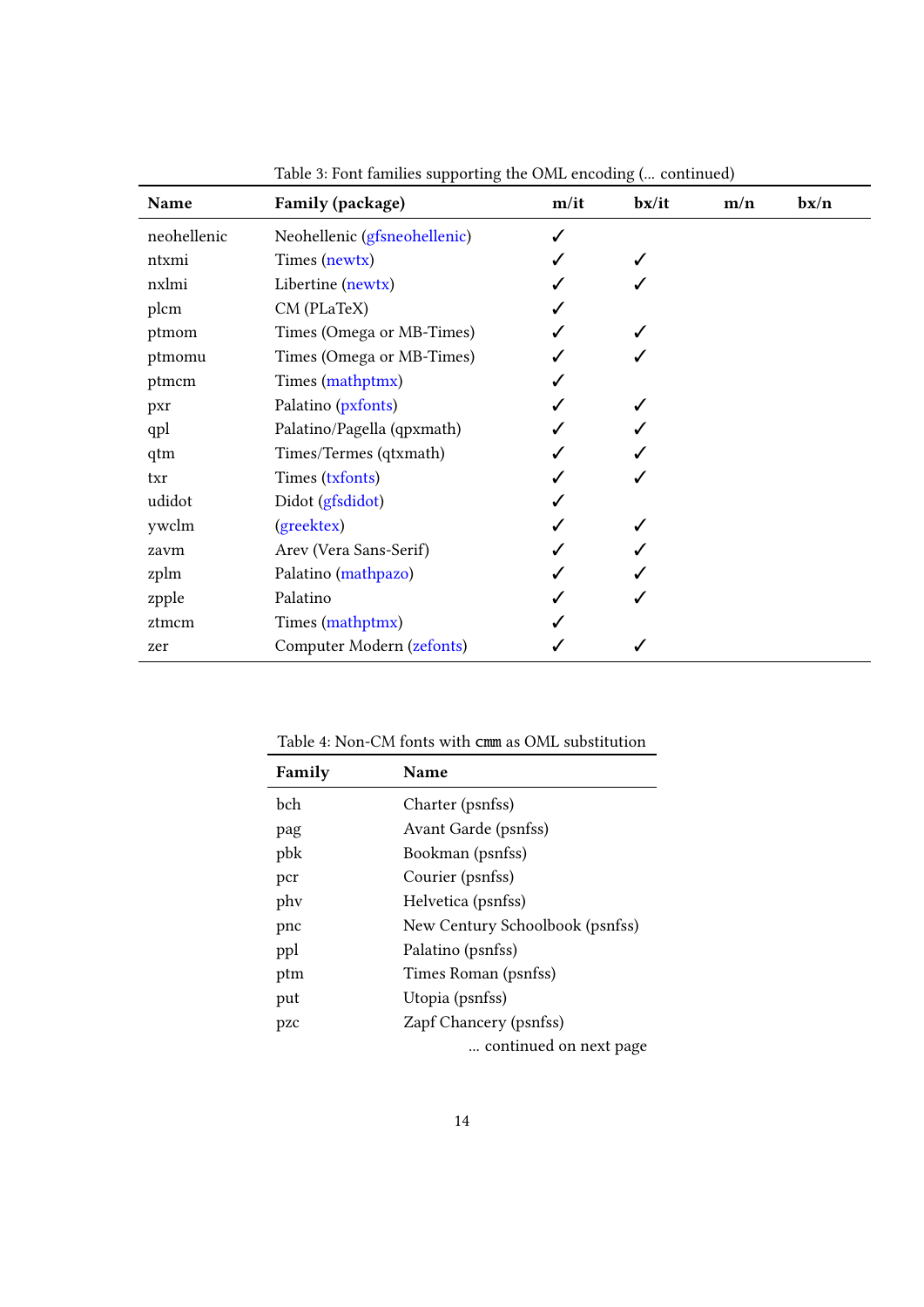| Family | Name                            |
|--------|---------------------------------|
| uag    | Avant Garde (avantgar)          |
| ubk    | Bookman (bookman)               |
| ucr    | Courier (courier)               |
| ucrs   | Courier                         |
| unc    | New Century Schoolbook (psnfss) |
| uni    | Universal (universa)            |
| uhv    | Helvetica (helvetic)            |
| upl    | Palatino (palatino)             |
| utm    | Times (times)                   |
| uzc    | Zapf Chancery (zapfchan)        |
|        |                                 |

Table 4: Non-CM fonts with cmm as OML substitution (... continued)

#### <span id="page-14-0"></span>4.3 Unicode mathematical typesetting

This section compares [math font selection](#page-7-2) in LaTeX and Unicode. It suggests a set of 14 math alphabet commands that covers all Unicode [mathematical alphanumeric symbols](#page-14-1) and discusses compatibility issues between math typesetting with traditional (8-bit) TeX engines versus [the](#page-17-1) [unicode-math package](#page-17-1) for Unicode-enabled TeX engines (XeTeX, LuaTeX).

The technical report [\[tr25\]](#page-19-0) presents an in-depth discussion of the mathematical character repertoire of the Unicode Standard as well as mathematical notation in general.

#### <span id="page-14-1"></span>4.3.1 Unicode mathematical alphabets

Chapter 2 Mathematical Character Repertoire of [\[tr25\]](#page-19-0) lists 14 Mathematical Alphabets in Table 2.1. These mathematical alphabets are a superset of the predefined [math alphabets](#page-8-0) in the LaTeX core.

Unicode assigns code points to most letters of the mathematical alphabets in the [mathematical](http://www.unicode.org/charts/PDF/U1D400.pdf) [alphanumeric symbols Unicode block.](http://www.unicode.org/charts/PDF/U1D400.pdf) The plain (upright) letters have been unified with the existing characters in the Basic Latin and Greek blocks.

[Table 5](#page-15-0) maps the 14 Unicode mathematical alphabets to LaTeX commands according to the [nam](#page-15-1)[ing scheme](#page-15-1) below. [Table 6](#page-16-0) lists the status of LaTeX support for the mathematical alphanumeric symbols.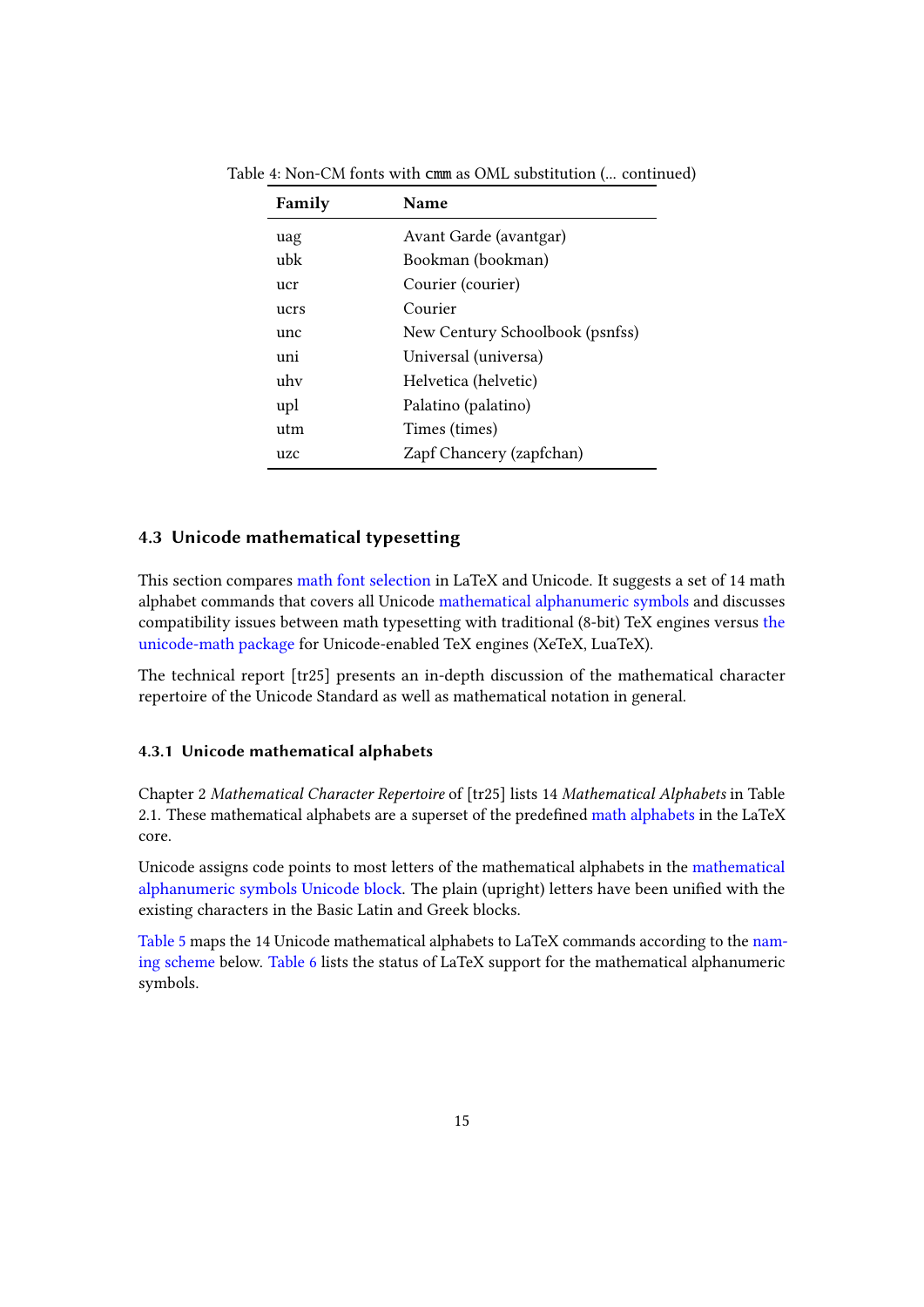<span id="page-15-1"></span>Naming scheme The naming scheme is an extension of the predefined [math alphabet](#page-8-0) commands with the established short-cuts:

| bf   | bold                            |
|------|---------------------------------|
| it   | italic                          |
| cal  | script (calligraphic)           |
| frak | fraktur                         |
| bb   | double-struck (blackboard bold) |
| sf   | sans serif                      |

combined to commands in the form \math<type><weight><shape>.

The  $\langle \textit{type} \rangle$ ,  $\langle \textit{weight} \rangle$ , and  $\langle \textit{shape} \rangle$  specifiers are optional (defaults depend on the [math version\)](#page-8-1). Their order matches the names of Unicode [Mathematical Alphanumeric Symbols.](#page-14-1)

Examples:

<span id="page-15-3"></span>\mathbf{d} % MATHEMATICAL BOLD SMALL D \mathsfbfit{d} % MATHEMATICAL SANS-SERIF BOLD ITALIC SMALL D.

<span id="page-15-0"></span>

| Table 5: Mapping Unicode mathematical alphanumeric symbols to LaTeX math alphabets. |  |  |  |
|-------------------------------------------------------------------------------------|--|--|--|
|                                                                                     |  |  |  |

| serifs     | weight | shape         | symbols                         | math alphabet               |
|------------|--------|---------------|---------------------------------|-----------------------------|
| serif      | medium | upright       | Latin/Greek/digits <sup>6</sup> | \mathrm                     |
|            | bold   |               | Latin/Greek/digits              | \mathbf                     |
|            |        | italic        | Latin/Greek                     | \mathit                     |
|            | bold   | italic        | Latin/Greek                     | \mathbfit                   |
|            |        | script        | Latin                           | \mathcal                    |
|            | bold   | script        | Latin                           | \mathbfcal                  |
|            |        | fraktur       | Latin                           | \mathfrak                   |
|            |        | double-struck | Latin/digits                    | \mathbb                     |
|            | bold   | fraktur       | Latin                           | \mathbffrak                 |
| sans serif |        |               | Latin/digits                    | $\mathcal{L}_{\text{math}}$ |
| sans serif | bold   |               | Latin/Greek/digits              | \mathsfbf                   |
| sans serif |        | italic        | Latin                           | \mathsfit                   |
| sans serif | bold   | italic        | Latin/Greek                     | \mathsfbfit                 |
|            |        | monospace     | Latin/digits                    | \mathtt                     |

<span id="page-15-2"></span><sup>[6](#page-15-3)</sup> plain standard characters outside the *mathematical alphanumeric symbols* Unicode block.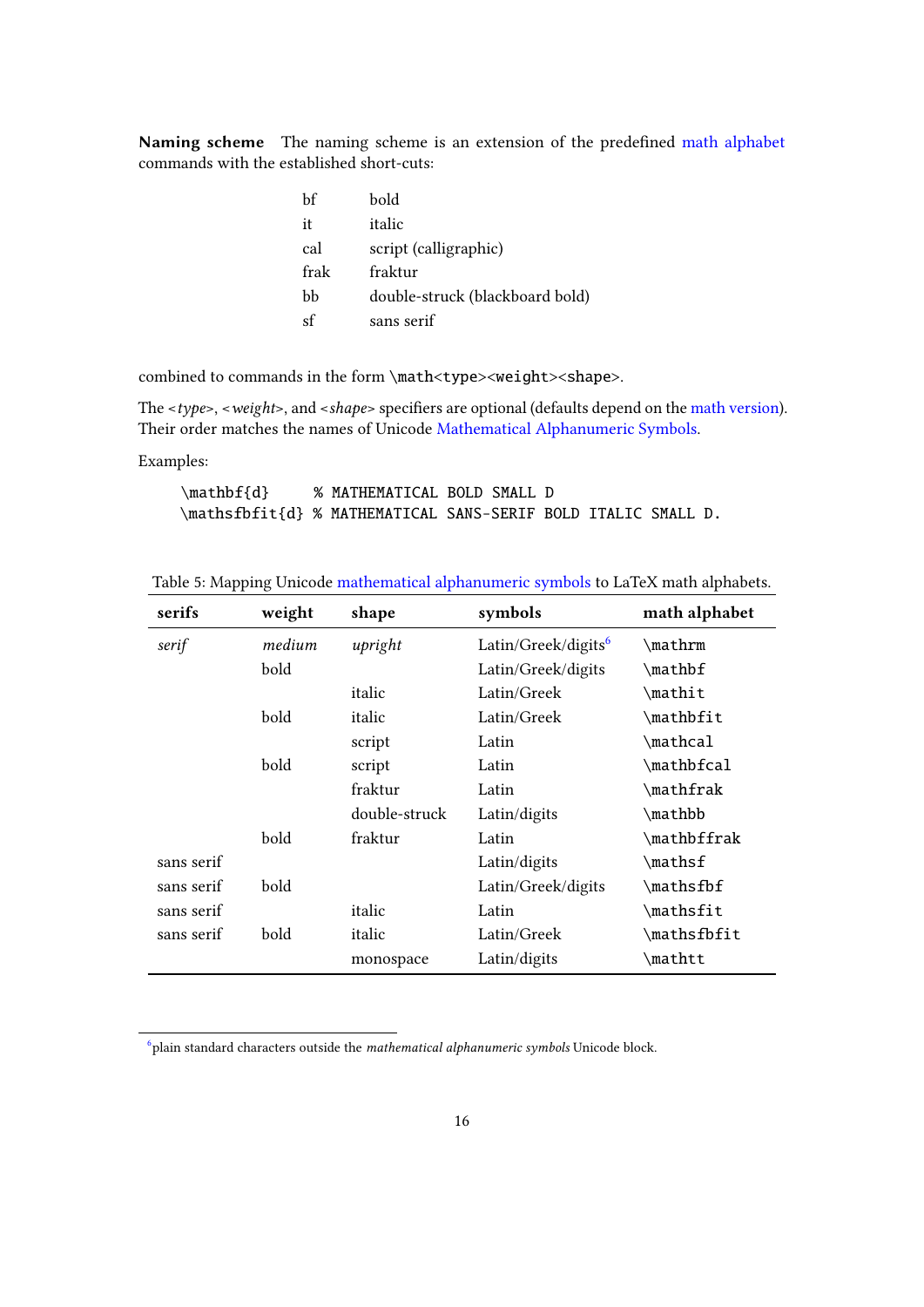<span id="page-16-0"></span>LaTeX support Most commonly used math alphabets are supported either by the TeX kernel or additional packages. Full support is only provided by [the unicode-math package.](#page-17-1)

| style              | math alphabet | package, comment                                       |
|--------------------|---------------|--------------------------------------------------------|
| plain <sup>6</sup> | \mathrm       | predefined <sup>7</sup>                                |
|                    | \mathup       | unicode-math, kpfonts                                  |
| bf                 | \mathbf       | predefined <sup>7</sup>                                |
| it                 | \mathit       | predefined <sup>7</sup>                                |
| bf it              | \mathbfit     | isomath <sup>8</sup>                                   |
|                    | \mathbold     | fixmath, mathpazo, mathptmx,<br>$t$ mmath $8$          |
|                    | \boldsymbol   | amsmath                                                |
|                    | $\mathbb{m}$  | bm                                                     |
| cal                | \mathcal      | predefined <sup>9</sup>                                |
|                    | \mathscr      | mathrsfs, euscript, mathdesign                         |
| bf cal             | \mathbfscr    | unicode-math                                           |
| frak               | \mathfrak     | amssymb, amsfonts, eufrak                              |
| bf frak            | \mathbffrak   | unicode-math                                           |
| bb                 | \mathbb       | amssymb, bbold, mathbbol, mb-<br>board, mathpazo, sbbm |
|                    | \mathbbm      | bbm                                                    |
|                    | \mathds       | dsfont (doublestoke)                                   |
| sf                 | \mathsf       | predefined <sup>7</sup>                                |
| sf bf              | \mathbfsfup   | unicode-math                                           |
| sf it              | \mathsfit     | isomath <sup>8</sup>                                   |
| sf bf it           | \mathsfbfit   | isomath <sup>8</sup>                                   |
|                    | \mathbold     | cmbright, hvmath                                       |
|                    | \mathbfsfit   | unicode-math                                           |
| tt                 | \mathtt       | predefined <sup>7</sup>                                |

<span id="page-16-6"></span><span id="page-16-5"></span><span id="page-16-4"></span>Table 6: LaTeX support for [mathematical alphanumeric symbols.](#page-14-1)

<span id="page-16-3"></span><span id="page-16-2"></span><span id="page-16-1"></span><sup>&</sup>lt;sup>[7](#page-16-4)</sup>no small Greek, full Greek with **OMLmath**<sup>\*</sup> options and **OML-encoded** fonts  $8$ Some italic math fonts (e.g., cmr, cmbr) have old-style numbers in place of italic digits. <sup>[9](#page-16-6)</sup> formal script with [calrsfs,](http://mirror.ctan.org/help/Catalogue/entries/calrsfs.html) [eucal,](http://mirror.ctan.org/help/Catalogue/entries/eucal.html) [fourier,](http://mirror.ctan.org/help/Catalogue/entries/fourier.html) small Latin letters only with [urwchancal](http://mirror.ctan.org/help/Catalogue/entries/urwchancal.html)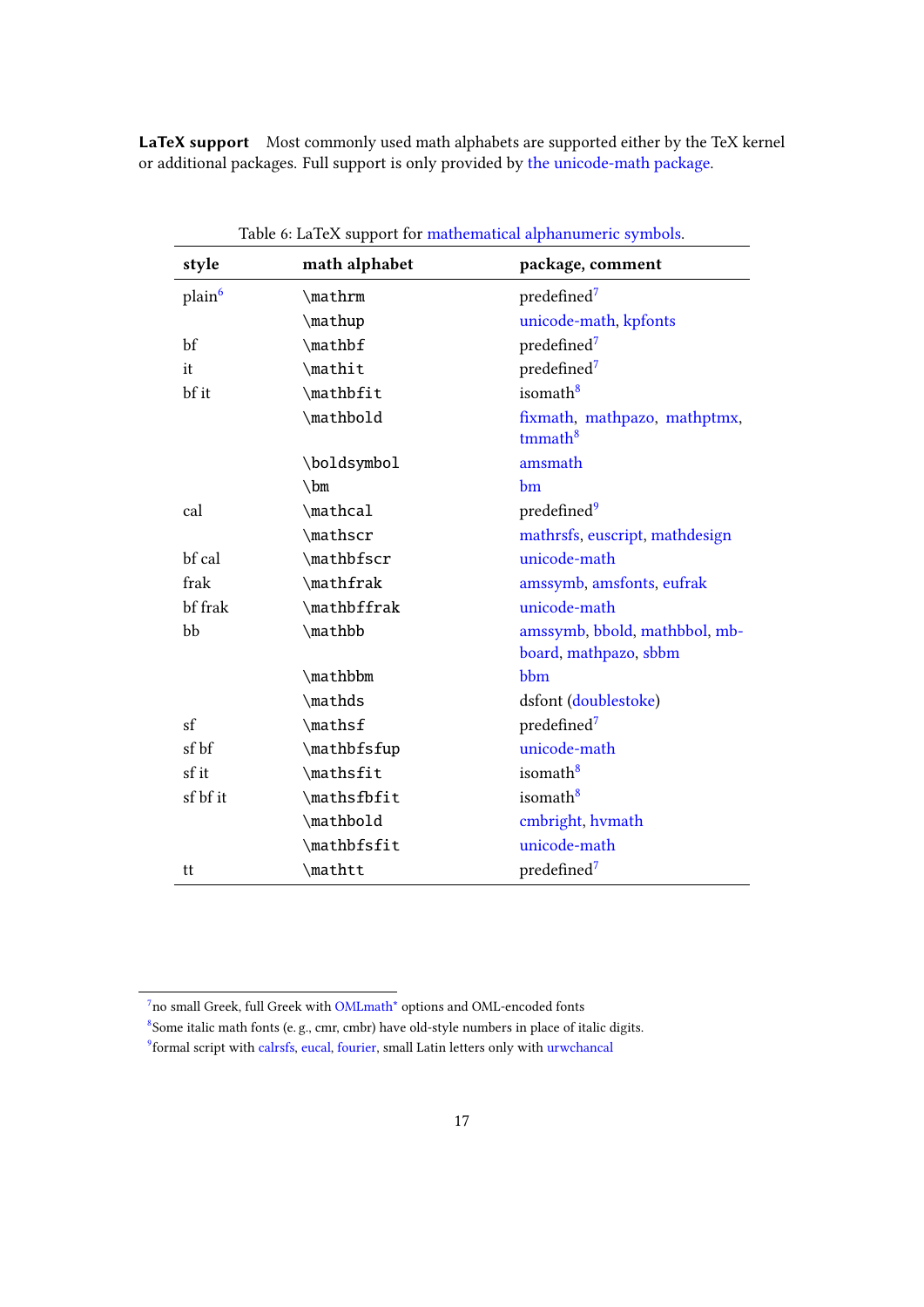#### <span id="page-17-1"></span>4.3.2 The unicode-math package

Users of UTF-8 enabled TeX engines (XeTeX, LuaTeX) can typeset mathematics with the experimental [unicode-math](http://mirror.ctan.org/help/Catalogue/entries/unicode-math.html) package by Will Robertson. It provides a LaTeX interface to OpenType fonts with math support, e. g., [Asana Math,](http://mirror.ctan.org/help/Catalogue/entries/asana-math.html) Cambria Math, [New Euler](https://github.com/khaledhosny/euler-otf) or [XITS,](http://mirror.ctan.org/help/Catalogue/entries/xits.html) with commands to access the complete mathematical character repertoire of the Unicode Standard.

LaTeX [math font selection](#page-7-2) methods with unicode-math:

• [Math alphabets](#page-8-0) map to a range of the [mathematical alphanumeric symbols](#page-14-1) block in the current font (or a substitution defined with the range math font option).

Some command names differ from the predefined math alphabets or the above [naming](#page-15-1) [scheme:](#page-15-1)

| LaTeX                       | unicode-math |
|-----------------------------|--------------|
| $\mathcal{L}_{\mathcal{L}}$ | \mathbfup    |
| $\mathcal{L}$               | \mathsfup    |
| $\mathcal{L}$               | \mathbfsfup  |
| \mathsfbfit                 | \mathbfsfit  |

With unicode-math, \mathbf, \mathsf, and \mathsfbf behave similar to ["in-line math](#page-9-1) [versions":](#page-9-1) they consider the [math style](#page-9-0) for upright vs. italic shape. Compatibility can be achieved via the options bold-style=upright and sans-style=upright.

\mathbfsfit reverses the order of the sf and bf selectors, so that, e. g., the Unicode character MATHEMATICAL SANS-SERIF BOLD ITALIC CAPITAL A is selected by the non-mnemonic \mathbfsfit{A}.

- [Math versions](#page-8-1) can be set up using the syntax \setmathfont[version=<version name>,<font features>]{<font name>}
- Several [math styles](#page-9-0) are supported with the math-style package option that accepts the values TeX, ISO, french, upright, and literal.

### <span id="page-17-0"></span>4.4 Conclusions and outlook

It is hoped, that in the future more font families will support the OML encoding in normal and bold weight as well as upright and italic shape. This would be a major step towards a LaTeX equivalent of the [mathematical alphanumeric symbols](#page-14-1) Unicode block.

This should be (relatively) easy to achieve via virtual fonts when the glyphs for the Greek letters already exist. Examples are Latin Modern, Kerkis, GFS Neohellenic, LX Fonts and KP-Serif.

Upright small Greek letters in \mathrm would enable the specification of the constant pi, Myons, Pions, alpha-particles, photons, and neutrinos with [math alphabets.](#page-8-0) (With [mathdesign](http://mirror.ctan.org/help/Catalogue/entries/mathdesign.html)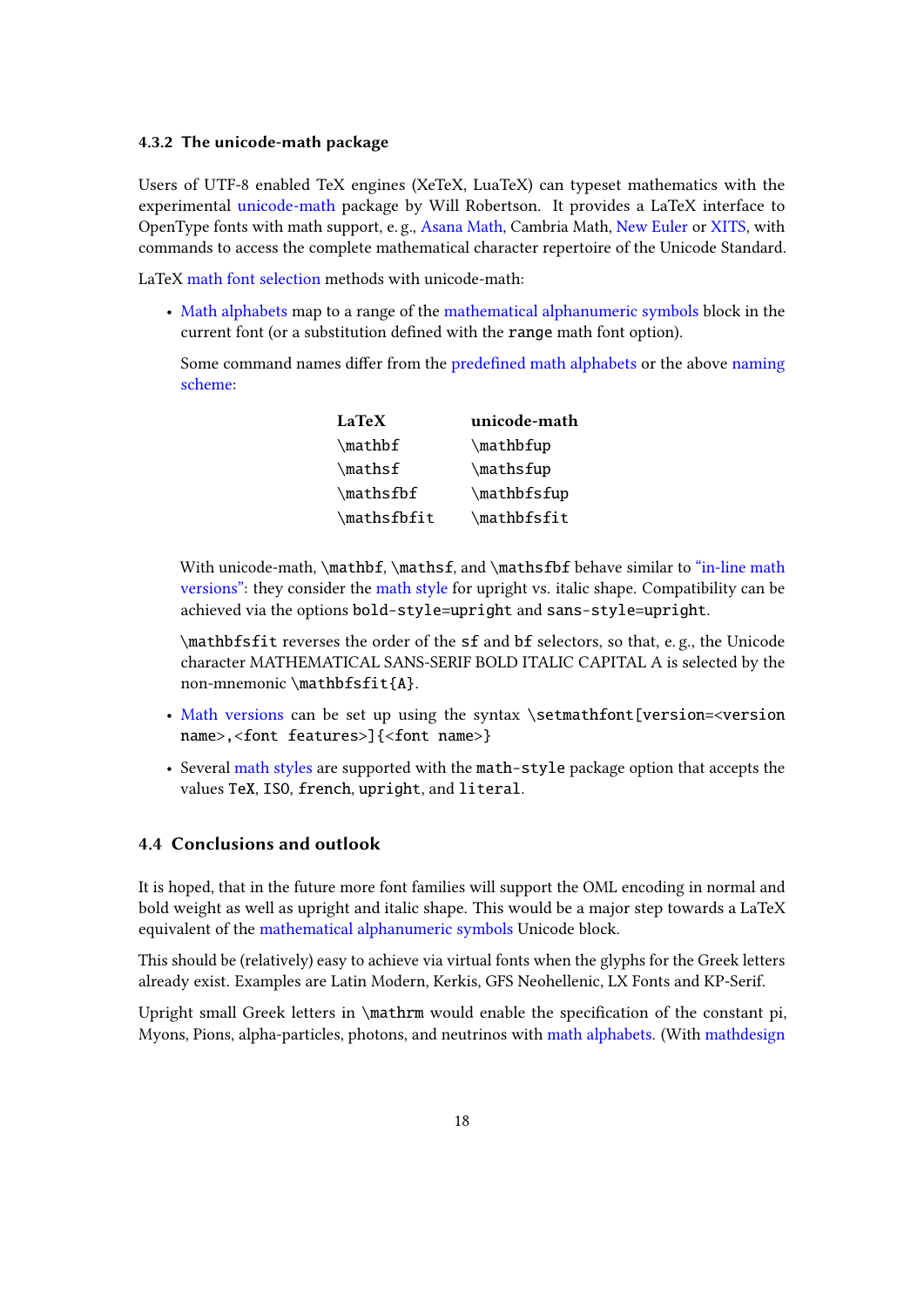fonts, this is already possible today.)

With the development of the [unicode-math](http://mirror.ctan.org/help/Catalogue/entries/unicode-math.html) package, an interesting alternative for ISO-conforming math typesetting became available to users of Unicode-enabled TeX engines (XeTeX or LuaTeX).

# <span id="page-18-0"></span>5 References

<span id="page-18-10"></span><span id="page-18-9"></span><span id="page-18-8"></span><span id="page-18-7"></span><span id="page-18-6"></span><span id="page-18-5"></span><span id="page-18-4"></span><span id="page-18-3"></span><span id="page-18-2"></span><span id="page-18-1"></span>

| $[ISO-80000-2]$ | Quantities and units - Part 2: Mathematical signs and symbols to be used in<br>the natural sciences and technology: http://www.iso.org/iso/iso_catalogue/<br>catalogue_tc/catalogue_detail.htm?csnumber=31887.                                 |
|-----------------|------------------------------------------------------------------------------------------------------------------------------------------------------------------------------------------------------------------------------------------------|
| $[ISO-31]$      | Quantities and units, Superseded by [ISO-80000].                                                                                                                                                                                               |
| [typefaces]     | National Institute of Standards and Technology (NIST), Typefaces for Sym-<br>bols in Scientific Manuscripts: http://physics.nist.gov/cuu/pdf/typefaces.<br>pdf.                                                                                |
| [checklist]     | National Institute of Standards and Technology (NIST), SI Unit rules and<br>style conventions Check List for Reviewing Manuscripts: http://physics.<br>nist.gov/cuu/Units/checklist.html.                                                      |
|                 | [fonts_for_symbols] International Union of Pure and Applied Chemistry (IUPAC), On the use<br>of italic and roman fonts for symbols in scientific text, (Revised December<br>1999): http://old.iupac.org/standing/idcns/fonts_for_symbols.html. |
| [SI]            | Bureau international des poids et mesures (BIPM), The International Sys-<br>tem of Units (SI): http://www.bipm.org/en/si/si_brochure/.                                                                                                         |
| [Green-Book]    | International Union of Pure and Applied Chemistry (IUPAC), Quantities,<br>Units and Symbols in Physical Chemistry, 3rd edition, RSC Publishing,<br>Cambridge 2007: [ISBN 0 85404 433 7; ISBN-13 978 0 85404 433 7].                            |
| [Red-Book]      | International Union of Pure and Applied Physics (IUPAP), Sym-<br>bols, Units, Nomenclature and Fundamental Constants in Physics:<br>http://metrology.wordpress.com/measurement-process-index/<br>iupap-red-book/index-iupap-red-book/.         |
| [becc97]        | Claudio Beccari, Typesetting mathematics for science and technology ac-<br>cording to ISO 31 XI, TUGboat, Volume 18, 1997, No. 1: http://www.tug.<br>org/TUGboat/tb18-1/tb54becc.pdf.                                                          |
| [encguide]      | Frank Mittelbach, Robin Fairbairns, Werner Lemberg, LaTeX3 Project<br>Team, LaTeX font encodings: http://mirror.ctan.org/macros/latex/doc/<br>encguide.pdf.                                                                                    |
| [fntguide]      | LaTeX3 Project Team, LaTeX 2e font selection: http://mirror.ctan.org/<br>macros/latex/doc/fntguide.pdf.                                                                                                                                        |